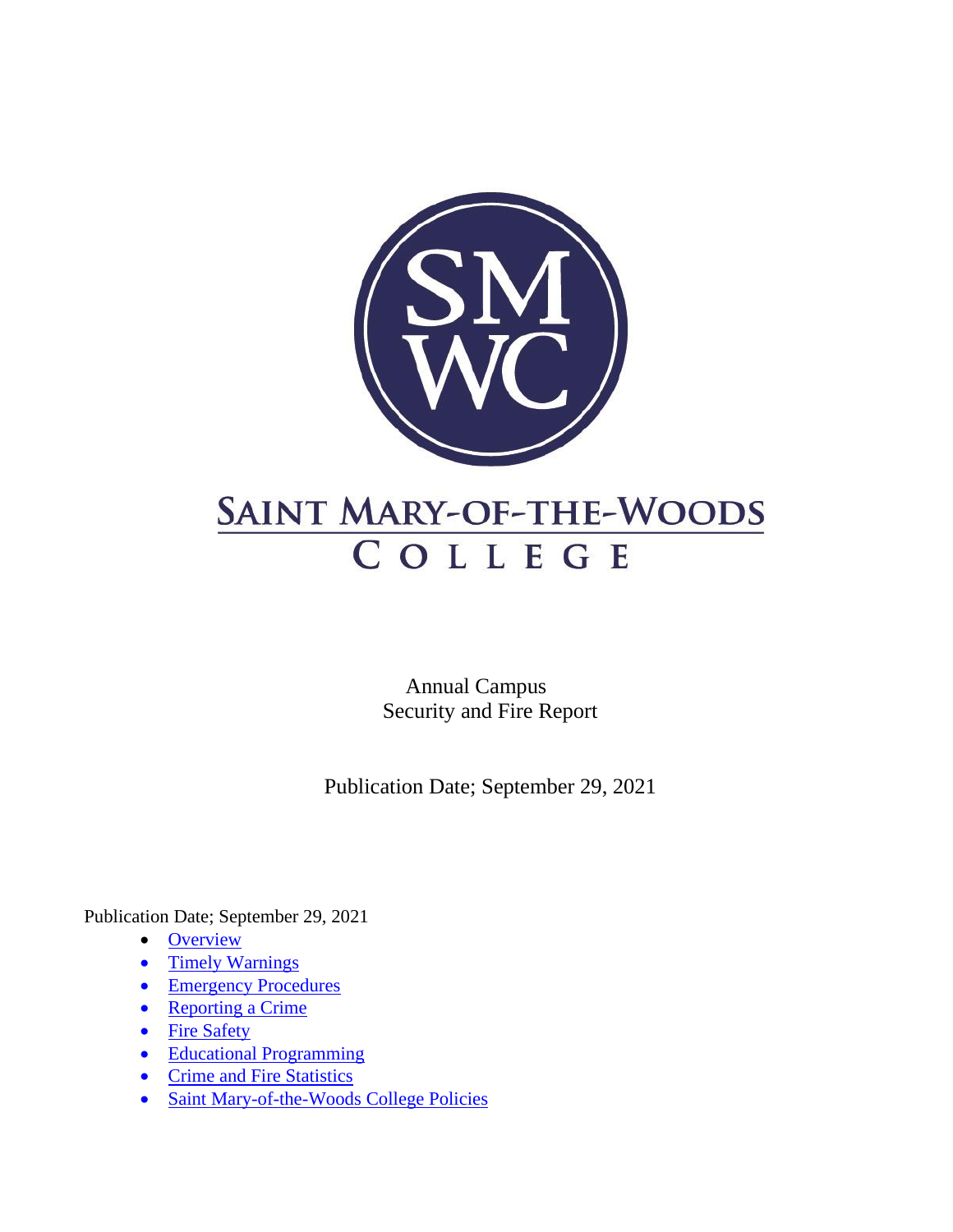The annual security and fire safety report is released by October 1 of each year.\* The report follows state and federal crime awareness and campus security legislation, including the Jeanne Clery Disclosure of Campus Security Policy and Crime Statistics Act. The full text of this report can be located on our web site at [www.smwc.edu/resources/security.](http://www.smwc.edu/resources/security)

#### <span id="page-1-0"></span>**Overview**

The Public Safety Department is responsible for establishing and maintaining a safe and secure environment for the Saint Mary-of-the-Woods (SMWC) community. The Public Safety Department is staffed 24 hours a day, seven days a week, 365 days a year. All public safety officers are uniformed, and while not armed, are in radio contact with other officers and the Campus Life staff at all times. Should assistance be required, Public Safety is also in contact with the Vigo County Sheriff's Office and the Indiana State Police. All public safety officers are trained in basic first aid and CPR procedures. Public Safety can be reached on any campus phone by calling ext. 5253. If calling from an outside phone, please call 812-535-5253. In an emergency, Public Safety can be reached directly at 812-535-6400, or by calling ext. 6400 from any campus phone.

Campus Life and the Public Safety Department are responsible for the preparation of the annual security report. Public Safety provides a compilation of all required crime statistics and fire statistics, including gathering data from the Indiana State Police and the Vigo County Sheriff's Office. The report is prepared in cooperation with the Public Safety Department, Campus Life, and other administrators that have direct relationships with students such as athletic directors, coaches, and faculty advisors. Each entity provides updated information on their educational efforts and programs to comply with the Jeanne Clery Disclosure of Campus Security Policy and Crime Statistics Act.

Saint Mary-of-the-Woods College's annual security report includes statistics for the previous three years concerning reported crimes that occurred on campus and property adjacent to campus and a fire safety report for the past year. The property adjacent to campus is all privately owned property; there is not any public-owned property easily accessible from campus. The Campus is located on 300 acres. The Campus is shared with the Sisters of Providence. The report also includes emergency procedures, institutional policies concerning campus security, such as the policies concerning alcohol and drug use, crime prevention, the reporting of crimes, discriminatory harassment, sexual harassment, domestic violence, dating violence, sexual assault, stalking and fire statistics for the residence halls.

Each year, an email notification is made to all enrolled students, faculty, and staff providing the web site to access this report. The Annual Security Report is available to the community, prospective students, and prospective employees via our web site. It may be reviewed online or a printable copy may be downloaded. If desired, individuals may request a printed copy of the report by contacting Campus Life at (812) 535-5219 or email [campuslife@smwc.edu.](mailto:campuslife@smwc.edu)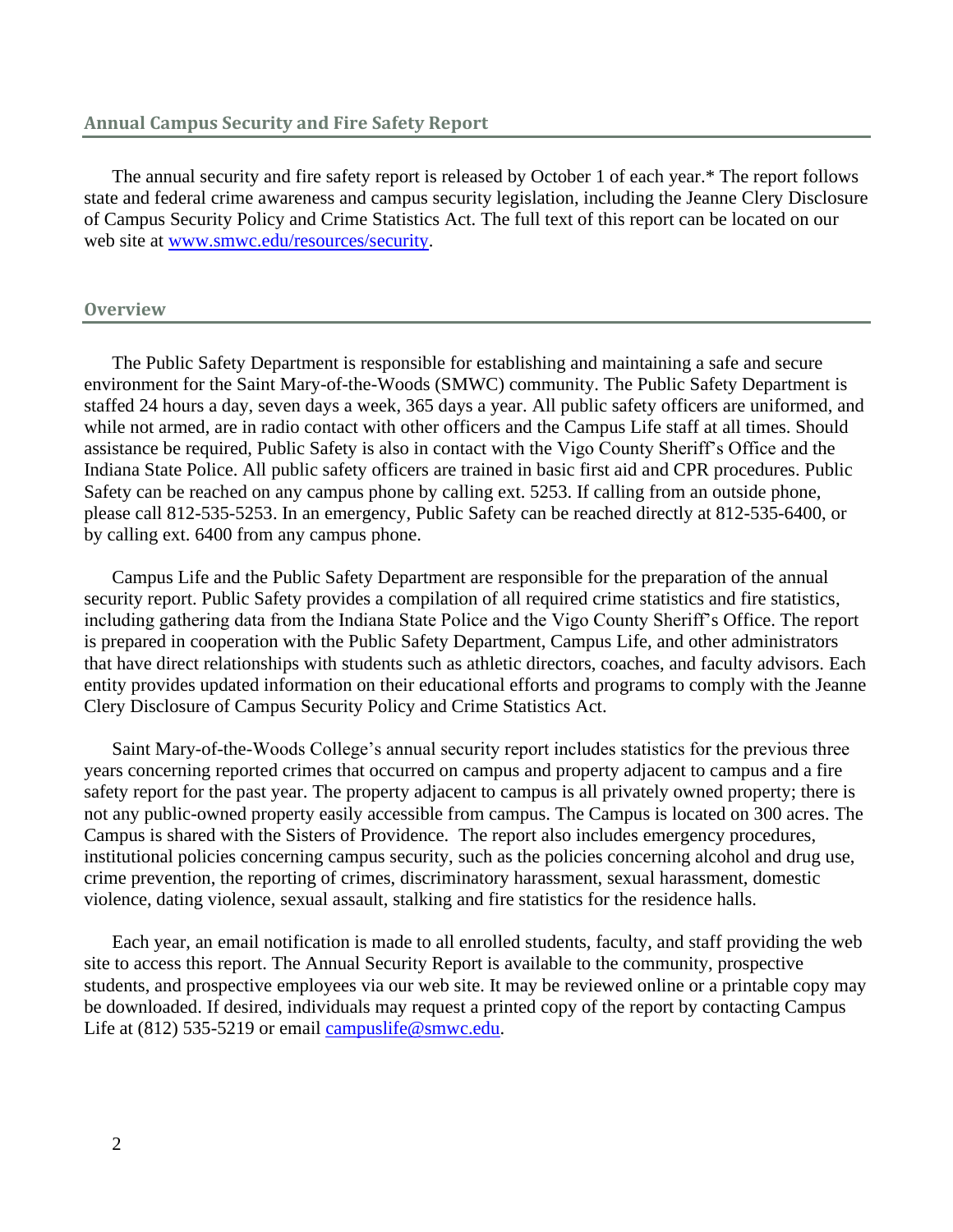The SWMC campus is made up of a variety of facilities: Le Fer Hall, Jeanne Knoerle Sports and Recreation Center, Guerin Hall, Rooney Library, Hulman Hall, Conservatory of Music, Mari Hulman George School of Equine Studies, and the Mary Goodwin Guest House. In the daytime there is open access to academic and administrative buildings.

Le Fer Hall, the residence hall for Saint Mary-of-the-Woods College is secured by a prox card system. The residence hall is locked 24 hours a day and 7 days a week. Only residential students have a prox card that will allow them into the residence hall portion of the building. The outer doors of the building are locked at 12:00 a.m. Monday – Thursday and 2:00 a.m. Saturday and Sunday. The outer doors of the building are unlocked every morning at 7:00 a.m. Le Fer Hall has front desk staff from 8 a.m. until midnight Monday through Friday and from 10 a.m. – 2 a.m. on Saturday and Sundays through the academic year except for breaks. During all breaks buildings are locked by 6 p.m. and can be accessed by contacting Public Safety should there be a legitimate reason to enter a building. Emergencies may necessitate changes or alterations to any posted schedules.

## Student Organization Facilities

Saint Mary-of-the-Woods College does not have any student organization facilities, on or offcampus. If you believe a crime has been committed during a student event on campus, please follow the procedures outlined in *Reporting a Crime* within this report.

## Off-Campus Housing

Saint Mary-of-the-Woods College does not have any off-campus housing. All campus housing is located on campus and served by SMWC Public Safety. If you believe that a crime has been committed in campus housing, please notify the Security at ext. 5253, or the Campus Life office at ext. 5219. When calling off campus, please call 812-535-5253 or 812-535-5219.

## SMWC's Working Relationships with State and Local Law Enforcement Agencies

Saint Mary-of-the-Woods College Public Safety Personnel cooperate fully with local and state law enforcement agencies in cases that involve the campus.

## Campus Security Authority

SMWC Public Safety officers have the authority to ask persons for identification and to determine whether individuals have lawful business at Saint Mary-of-the-Woods College. SMWC Public Safety officers have the authority to issue parking tickets, which are billed to financial accounts of students, faculty, and staff. Pubic Safety officers do not possess arrest power. Criminal incidents are referred to the local police who have jurisdiction on the campus. The SMWC Public Safety Office maintains a highly professional working relationship with the Vigo County Sheriff's Office. All crime victims and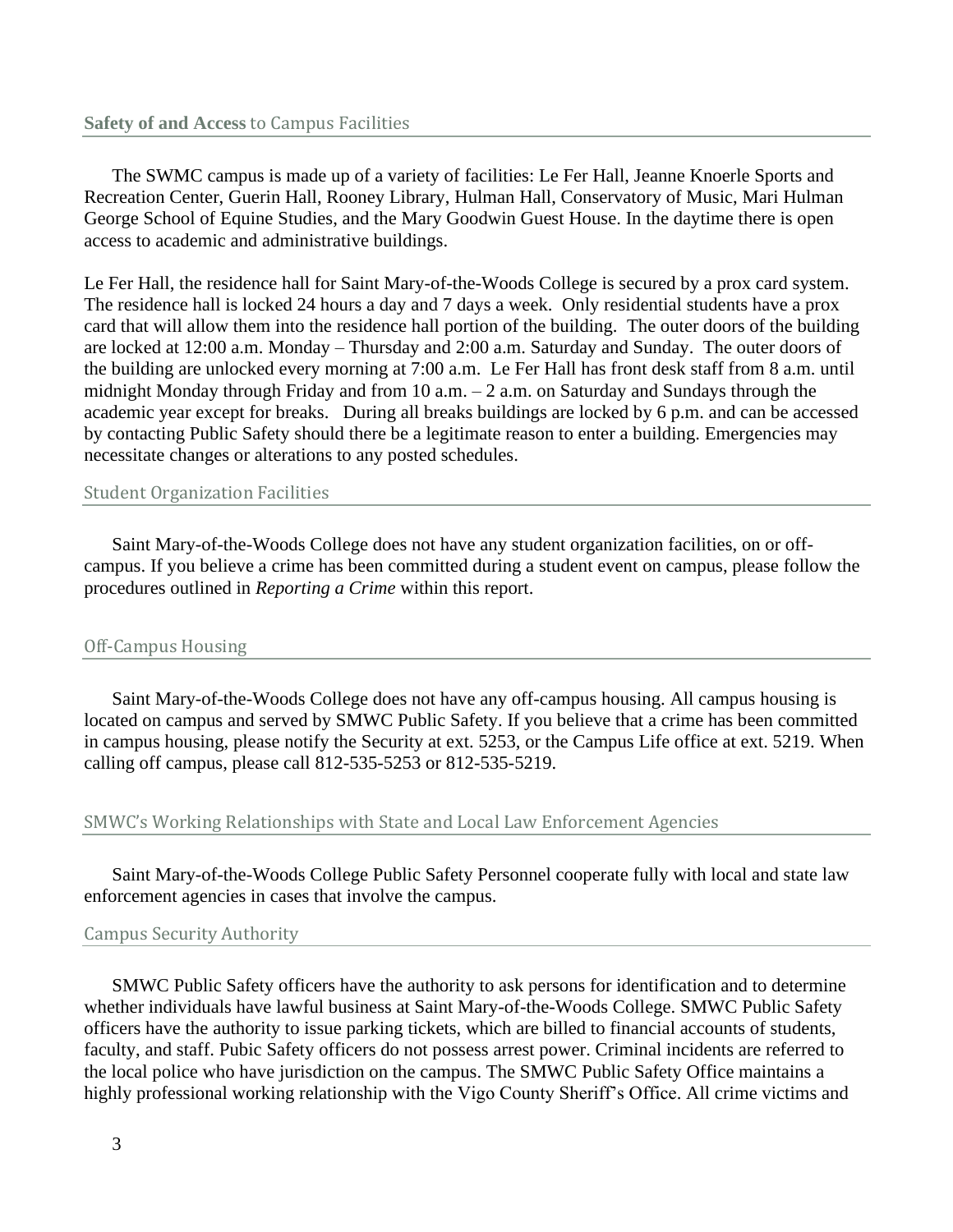witnesses are strongly encouraged to immediately report the crime to Public Safety and the appropriate law enforcement agency. Prompt reporting will assure timely warning notices on-campus and timely disclosure of crime statistics.

#### <span id="page-3-0"></span>**Timely Warnings**

If a situation arises, either on or off campus, that, in the judgment of the Vice President for Academic and Student Affairs and/or Vice President for Finance and Administration, constitutes an ongoing or continuing threat, a campus wide "timely warning" will be issued. The warning will be issued through the college email system to students, faculty, and staff.

Depending on the circumstances of the crime, especially in all situations that could pose an immediate threat to the community and individuals, Public Safety will send an emergency alert via the text-messaging service, e2Campus (a free service to all Saint Mary-of-the-Woods faculty, staff, and students). Again, depending on the circumstances of the crime and the immediate availability to electronic programs, the College may post the alert on the main page of the web site: [http://www.smwc.edu.](http://www.smwc.edu/)

Anyone with information warranting a timely warning should report the circumstances to Public Safety, by phone at 812-535-6400 or to the Associate Vice President for Student Affairs at 812-535- 5219. To report in person, go to 032 Le Fer Hall (ground floor, north of center stairs) or 138 Le Fer Hall (first floor between the marble stairs and south elevator).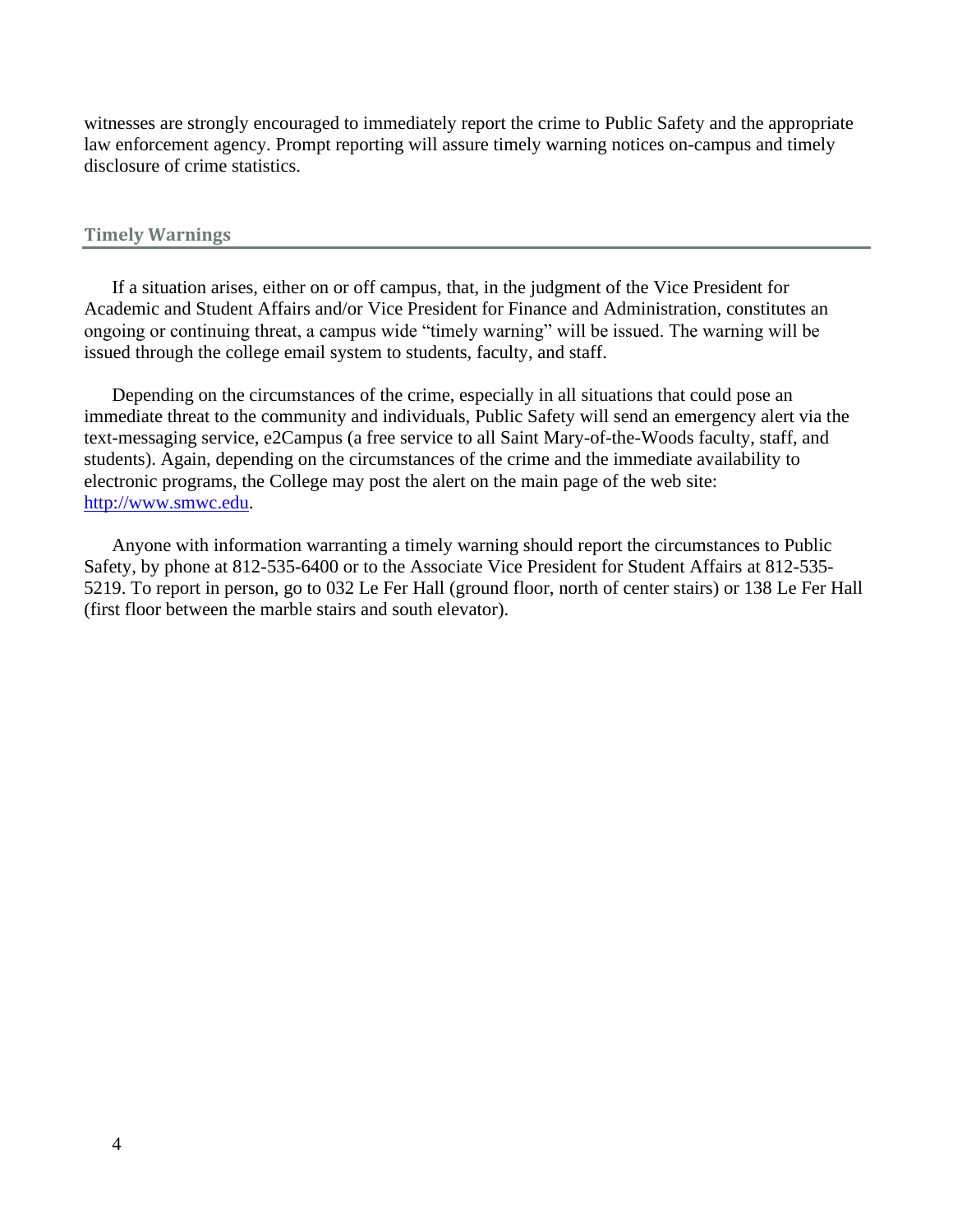# <span id="page-4-0"></span>**Emergency Procedures**

# Fire Safety

To Report a Fire

- 1. *Pull the fire alarm* located at the end of each hallway. Note: Residents should acquaint themselves with the locations of these alarm boxes.
- 2. *Call 911* and tell them the exact location of the fire.
- 3. *Call Security at ext. 6400*

Alarms will be sounded, and the building is to be evacuated totally. If weather conditions or time warrant, occupants will be sent to another building.

- If you are in a room close the window
- If there is smoke use a wet towel to breathe
- Leave the room and close the door
- Use stairwells, do not use the elevator
- If the fire is outside the door remain in the room near the window so that firemen can locate you

Each building has a fire panel that indicates the location of the alarm or detector that has been triggered. Public Safety will go to the indicated location to verify that there is indeed a fire and if a dangerous situation is present the fire department will be notified.

No one will be allowed to reenter the building until the fire department gives the all clear sign to Public Safety.

# Tornado Safety

Public Safety and emergency responders will notify occupants if a tornado warning has been received from the National Weather service.

- Occupants will be directed by Public Safety, resident assistants, or staff members to the lowest and centermost floor of a building.
- Keep persons away from windows and do not let anyone exit the building until the danger has passed and the all clear has been given by Public Safety.

# Injury of Person

If an ambulance is needed dial 911 and identify yourself and your specific location on campus.

- Call Public Safety (ext. 6400) and inform them that you have called an ambulance so that they can assist in directing the response team.
- If it is a student that has suffered an injury the Associate Vice President for Student Affairs and/or resident assistant on call should be informed.
- If it is a staff or faculty member the Director of Human Resources should be notified.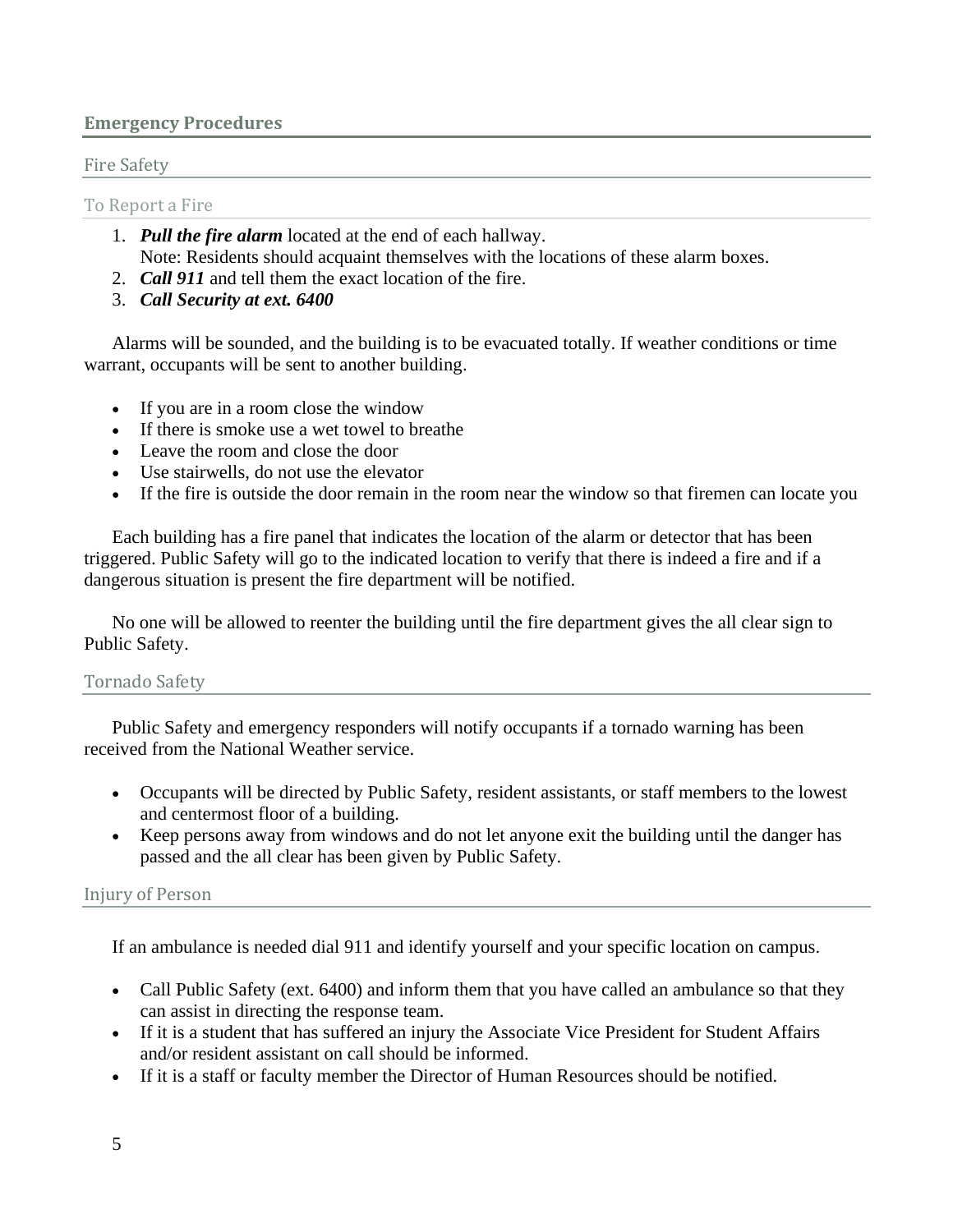# **Earthquake**

If an earthquake should occur, individuals should follow these instructions:

- Stay calm and assess your situation; if you are inside, stay inside; if you are outside, stay outside.
- If indoors, take cover under a heavy desk, table, in a supported doorway, or along an inside wall. Do not exit the room, hall, or building until after the shaking has stopped.
- If outside, stay away from buildings and utility wires.
- Do not use candles or open flames.
- If in a moving vehicle, stop as quickly as possible and stay in the vehicle until the shaking stops.

After the shaking has subsided, persons should exit the building/vehicle and seek medical care if necessary. Please be aware that additional tremors are likely.

Armed Intruder

# Call 911

- Notify Public Safety (ext. 6400) immediately of the specific location of the armed individual.
- Do not approach the person and keep yourself and others away from the area until you receive instructions from Public Safety or law enforcement officials.

Officials of the College in consultation with Public Safety and local law enforcement will determine the need to lock down a facility or evacuate the building.

- If a building is locked down and secured, Public Safety and designated College personnel will give directives to those in the building in question.
- An email marked urgent and a campus-wide voicemail will be sent informing the community of the necessary steps to take to prevent interaction with the intruder and/or law enforcement.
- A text message alter may be sent via the e2Campus system as well.

Students, faculty, and staff are reminded of the run, hide, fight training provided during orientation. <https://www.fbi.gov/video-repository/run-hide-fight-092120.mp4/view>

# Bomb Threat

If a bomb threat has been received the fire alarm in the targeted building(s) will be activated:

- Occupants will be directed to evacuate the building.
- Law enforcement will be contacted.
- Occupants may be directed to another building for shelter until the threat has been neutralized.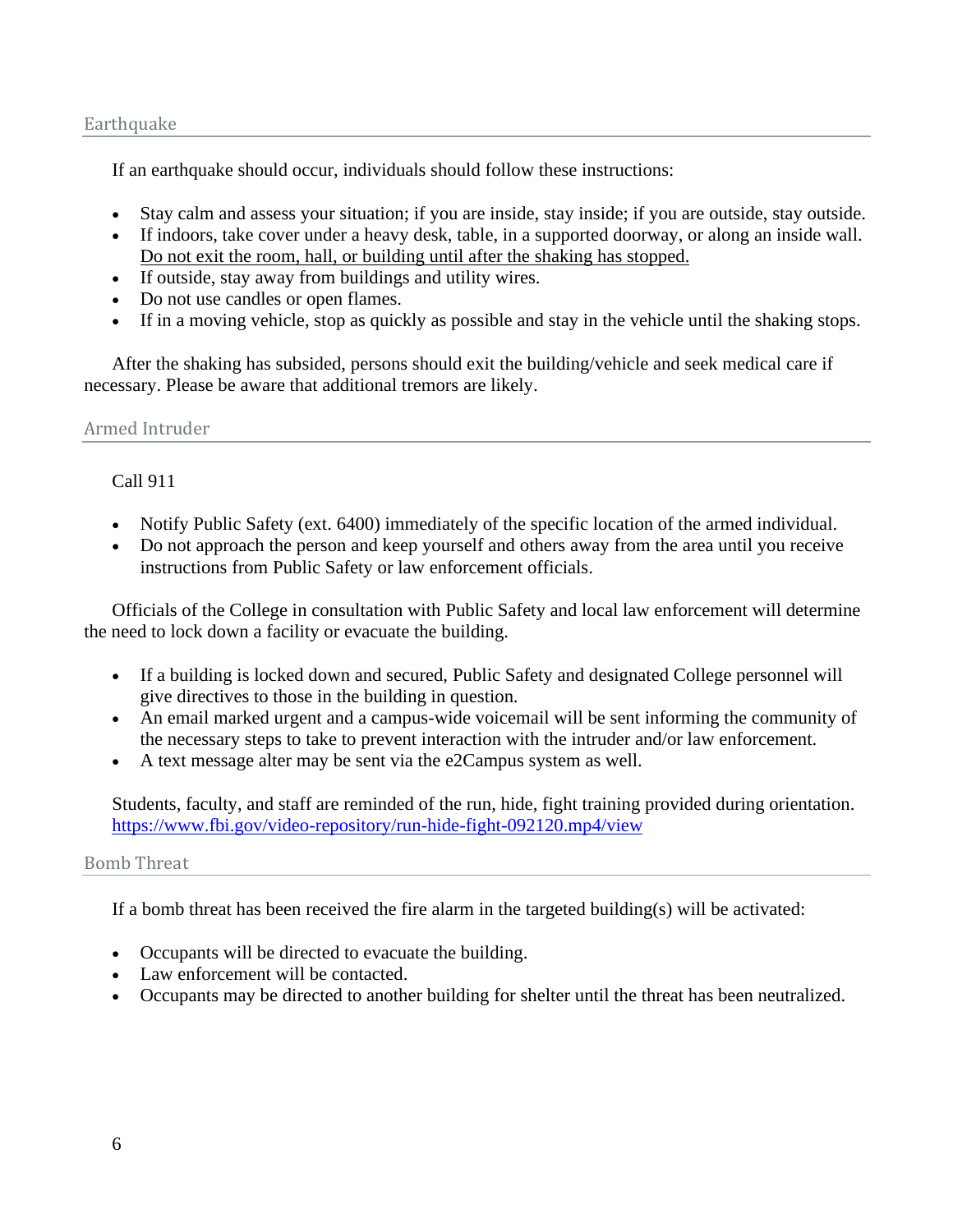## Sexual Assault

If you are the victim of a sexual assault, protect yourself using whatever means necessary.

- Upon escaping Call 911.
- Contact Public Safety or a Campus Life Staff include resident assistants and give as much information as possible about the attacker.
- Public Safety will call local law enforcement and will seek medical treatment for anyone injured.
- Notify Security and the Title IX Coordinator (Kari Wolfe (812)535-5220, [kari.wolfe@smwc.edu;](mailto:kari.wolfe@smwc.edu) BJ Riley (812)535-5267, [BJ.Riley@smwc.edu\)](mailto:%20BJ.Riley@smwc.edu) if you witness or receive information that a sexual assault has occurred.

## Missing Person

Notify Public Safety and the Associate Vice President for Student Affairs if a student has been missing from campus for 24 hours and no one has been able to make contact with the person.

# Death of Student or Employee

- If a death occurs on campus, notify Public Safety immediately.
- If notification of a death is received from an external source the following persons are to be contacted: Associate Vice President for Student Affairs, Vice President for Academic and Student Affairs and the President.

## Death or Severe Illness of Relative of Student

If you receive information from a family member you are to notify the Associate Vice President for Student Affairs or the Vice President for Academic and Student Affairs. Often the family member wants a staff person to inform the student of the news or at least wants someone to be with the student when they receive the news. The Campus Life staff including the RA and the Assistant Hall Director (on-call staff) will follow-up for support.

# <span id="page-6-0"></span>**Reporting a Crime**

To report a crime, contact SMWC Public Safety Department by calling 812-535-5253 (nonemergency) or 812-535-6400 (emergencies). When using a campus phone, use the last four digits of either phone number to reach Security. For medical emergencies or in the case of a fire, dial 9-1-1 before contacting Public Safety. **Any suspicious activity or person seen in the parking lots or loitering around vehicles, inside buildings, or around the residence hall should be reported to Security.** In addition you may report a crime to the following areas:

| • Associate Vice President for Student Affairs    | 138 Le Fer Hall | 812-535-5219 |
|---------------------------------------------------|-----------------|--------------|
| • Vice President for Academic and Student Affairs | 206 Guerin Hall | 812-535-5285 |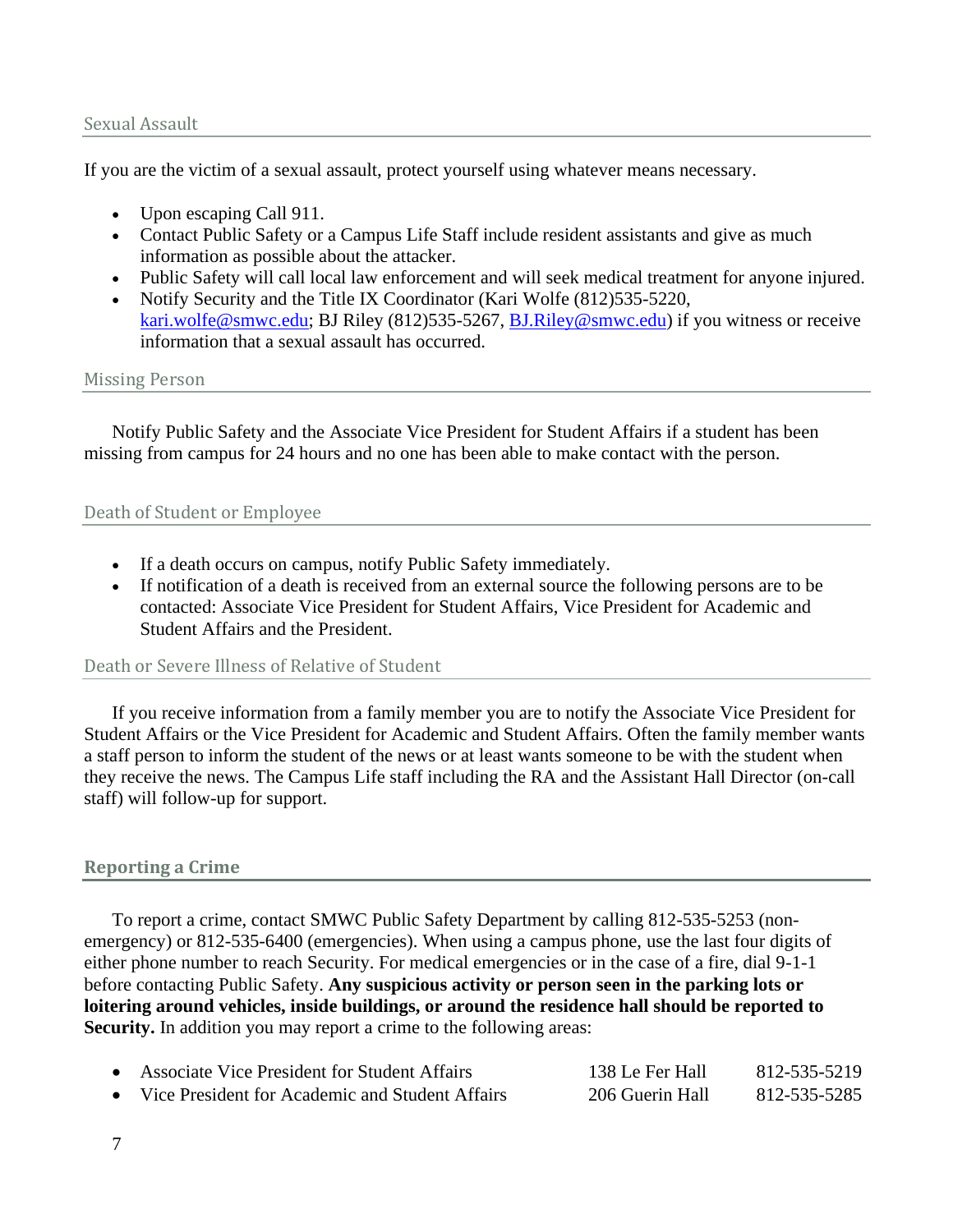• Director of Residential Life and Student Conduct 140 Le Fer Hall 812-535-5173

Saint Mary-of-the-Woods College encourages anyone with knowledge of a crime on or off campus to report it. To maximize safety on campus and to aid in prompt investigations, please report to the SMWC Public Safety Department any incident that may qualify as homicide (murder, non-negligent and negligent manslaughter); sex offenses (forcible, non-forcible); robbery; aggravated assault; burglary; motor vehicle theft; arson; and any hate crime for inclusion in the Annual Campus Security Report. Reporting does not mean you must take legal action. It may, however, help public safety officers to stop further incidents as well as keep the community informed about criminal activity.

To make a report in person, go to the Public Safety office or the Campus Life office. The Security office is located on the ground floor of Le Fer Hall, room 032 across from the Campus Life office, located in room 020. To make a report by phone, call 812-535-5253 and describe the situation to the officer. In emergency situations, including fires and medical emergencies, call 911. If another person is available, ask them to call Security at 6400 to alert them to the 911 emergency and to give them as many details about the emergency as possible.

Saint Mary-of-the-Woods students requiring non-emergency medical care may contact the Health Services Center at 812-535-5200 (ext. 5200 on campus) to speak with the nurse practitioner and to receive referrals and information to clinics that see patients without appointments. Students seeking counseling services may contact the Counseling office at 812-535-5102 (ext. 5102 on campus). Campus students have 24/7 access to telehealth services through TimelyCare Telehealth for Pomeroys.

## Confidential Reporting Procedures

If you are the victim of a crime and do not want to pursue action with the College system or the criminal justice system, you may still want to consider making a confidential report. With your permission, Public Safety can file a report on the details of the incident on your behalf. The purpose of a confidential report is to comply with your wish to keep the matter confidential, while taking steps to ensure the future safety of yourself and others. With such information, the College can keep an accurate record of the number of incidents involving students, determine where there is a pattern of crime regarding a particular location, method, or assailant, and alert the campus community to potential danger. Reports filed in this manner are counted and disclosed in the annual crime statistics for the institution.

#### SMWC Security Response to a Crime Report

When you report a crime to the SMWC Public Safety, an officer will meet with you, listen to what happened, and, if necessary, make a preliminary report. They may also ask that you speak with a member of the Campus Life staff or the Vigo County Sheriff's Office. They will advise you if there is anything further that you need to do. If a person wishes to proceed through the criminal justice system, filling a report with the local law enforcement agency will start the process of investigation to potential criminal charges and arrest.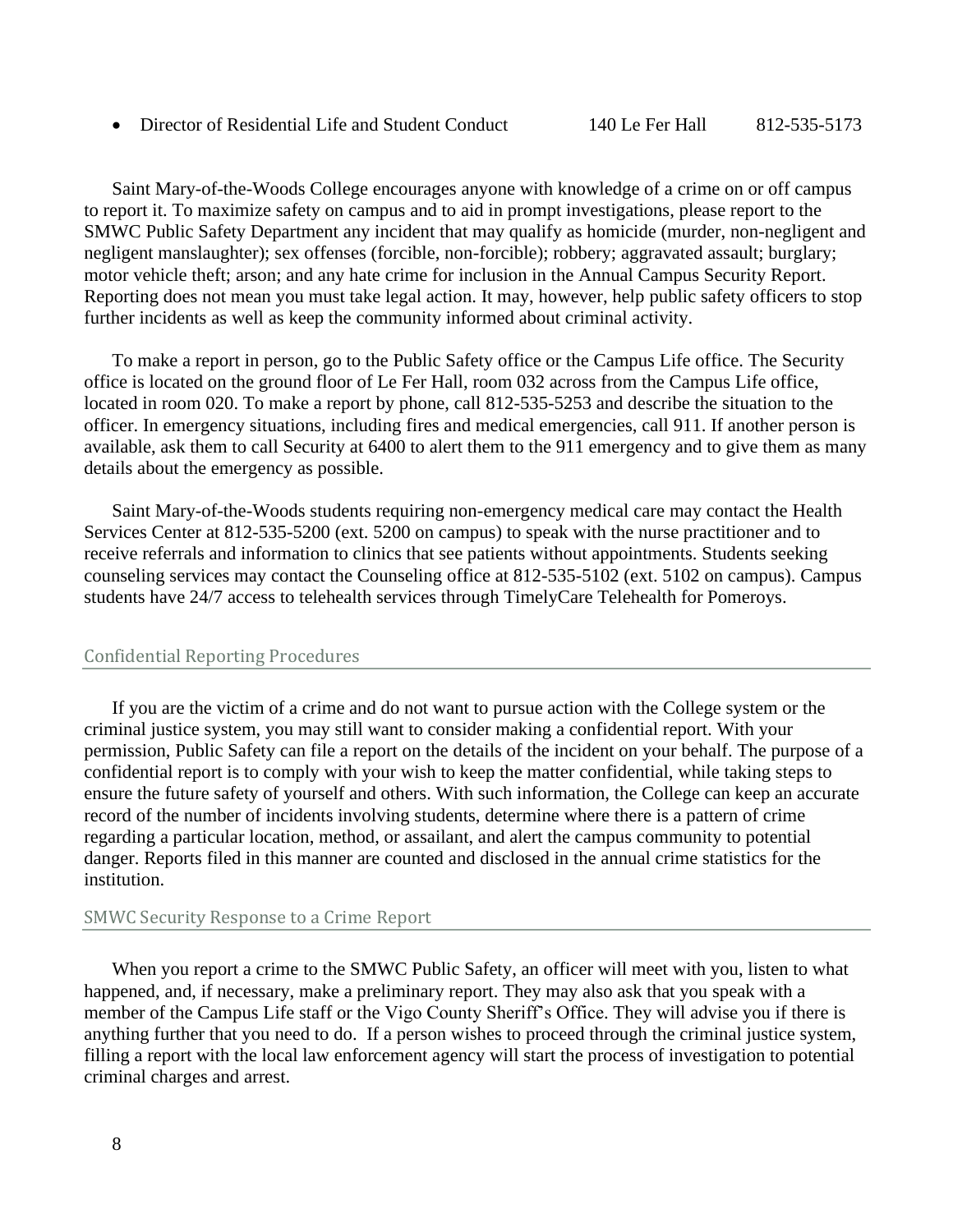You are encouraged to report any criminal activity even if you don't want to take legal action to help the college maintain accurate statistical records. Campus Life is responsible for preparing the College's Annual Campus Security Report and for obtaining the compiled crime statistics that are included in this report from Public Safety. The information you report may require the College to issue a Crime Alert if it is determined by the Vice President for Academic and Student Affairs that the circumstances warrant such action.

#### Reporting Off-Campus Crimes and Other Emergencies

Victims or witnesses to criminal activity occurring off campus should contact the agency that has jurisdiction:

- Vigo County Sheriff's Office at 812-232-3801
- Indiana State Police at 812-299-1151
- Illinois State Police at 217-265-0050

SMWC Public Safety officers can assist in notifying law enforcement agencies.

# **Daily Crime Logs/Summary of Criminal Incidents**

The SMWC Public Safety Department compiles statistical information from the contents of the daily security report which contains summaries of each day's events. In addition to the daily security report, individual reports are made for any campus incident. Incident reports include location, type, date, time, officer's name, and disposition of the complaint. To view a report, please contact the director of Public Safety at 812-535-5253.

## Crime Alerts

If a serious or unique crime has occurred and the circumstances warrant it (as in the case of a violent crime against a person or a major property crime), an email will be sent to the SMWC community by the Associate Vice President for Student Affairs or by Public Safety. The alert may also be issued using our emergency text-messaging service, e2Campus, through the siren system, or by a combination of email, text-messaging, or siren alerts.

#### Emergency Responders

Each campus building has one or more emergency responders. The emergency responders are responsible for notifying others in their building of the emergency. The responder list will be activated by Public Safety or a member of the College cabinet. Cabinet members include the President, Vice President for Academic and Student Affairs, Vice President for Finance and Administration, Vice President for Enrollment Management and Information Technology and Vice President for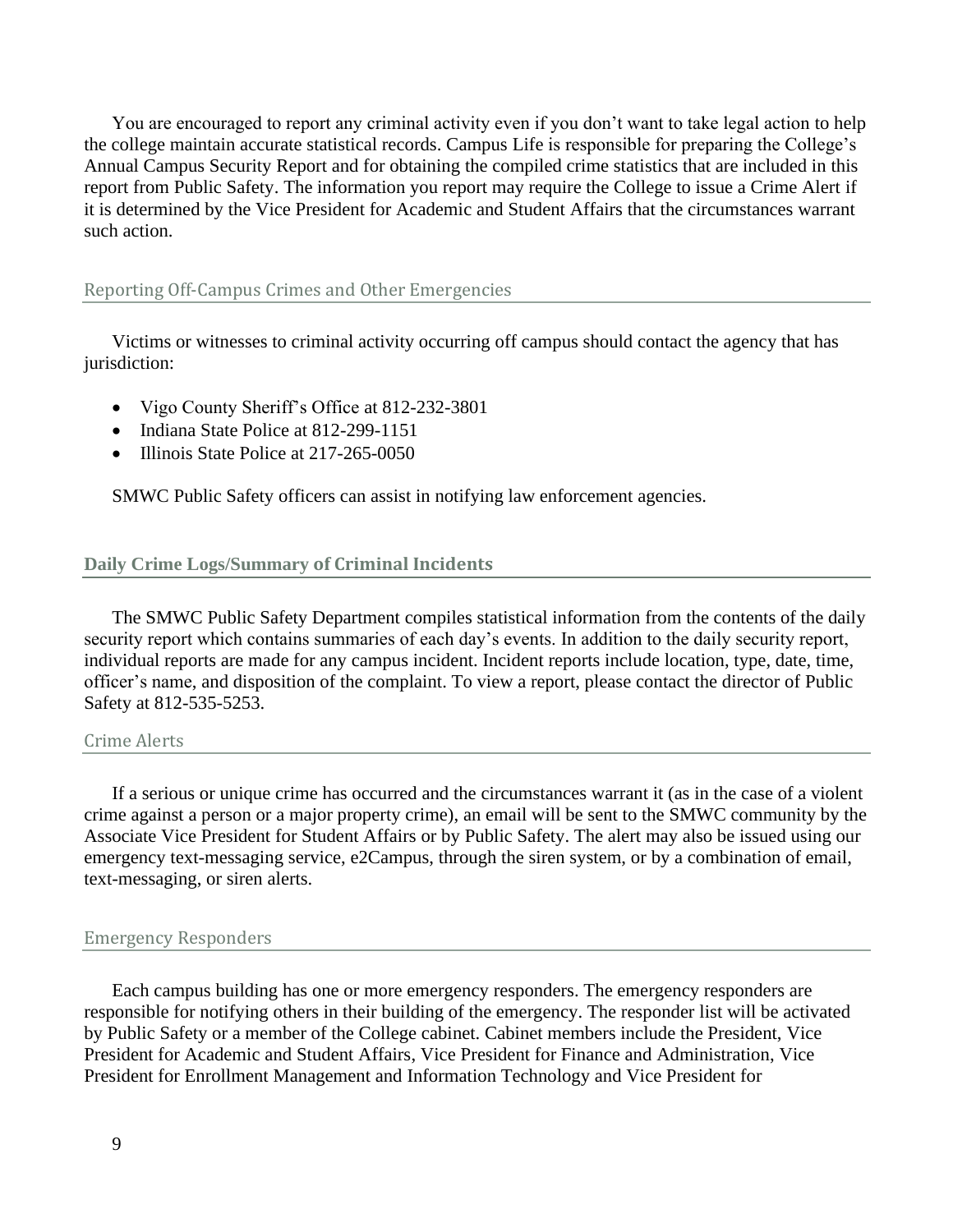Advancement and Strategic Initiatives. This is in addition to the media alerts as outlined in the preceding paragraph.

#### e2Campus

e2Campus is a text-messaging alert system that is used to send critical alerts to the Campus Community when a serious crime is in progress or has been committed. This is a free subscription service for members of the College Community. All students, faculty, and staff are added on a semester basis to the system and must opt out to be removed from the notifications.

#### Emergency Sirens

Saint Mary-of-the-Woods College has installed a siren system that will sound to alert the Campus about criminal or weather-related alerts. Alerts will be activated by public safety personnel.

## Additional Sources of Statistical Information/Voluntary, Confidential Reporting

In accordance with Department of Education federal regulations, SMWC has developed, and periodically reviews, procedures to include in campus crime statistics, reports of required crimes made to the following Campus authorities: Office of Campus Life, and the SMWC Public Safety Department.

## **Confidential reporting to Pastoral and/or Professional Counselors**

As a result of the negotiated rulemaking process which followed the signing into law, the 1998 amendments to 20 U.S.C. Section 1092(f), clarification was given to those considered to be campus security authorities. Under the law, campus pastoral and professional counselors, when acting as such, are not considered to be a campus security authority, and are not required to report crimes for inclusion in the annual disclosure of campus crime statistics. As a matter of policy, however, Saint Mary-of-the-Woods College encourages its counselors, when they deem it appropriate, to inform the persons they are counseling of procedures to report crimes on a voluntary, confidential basis for inclusion in the annual disclosure of crime statistics. All verified and unverified confidential reports of sexual offenses that meet the reporting criteria as determined by SMWC administrators and SWMC/Sisters of Providence Security are included in the SMWC campus crime statistics. Crimes reported to counselors at the Student Counseling Center are not included unless the victim chooses to report to one of the other campus security authorities.

## Obtaining Information about Registered Sex Offenders

The registry is maintained by the Indiana Sheriff's Association. The site provides the public information about the identity, location, and appearance of sex and violent offenders who live, work, or study in Indiana.<http://www.icrimewatch.net/indiana.php>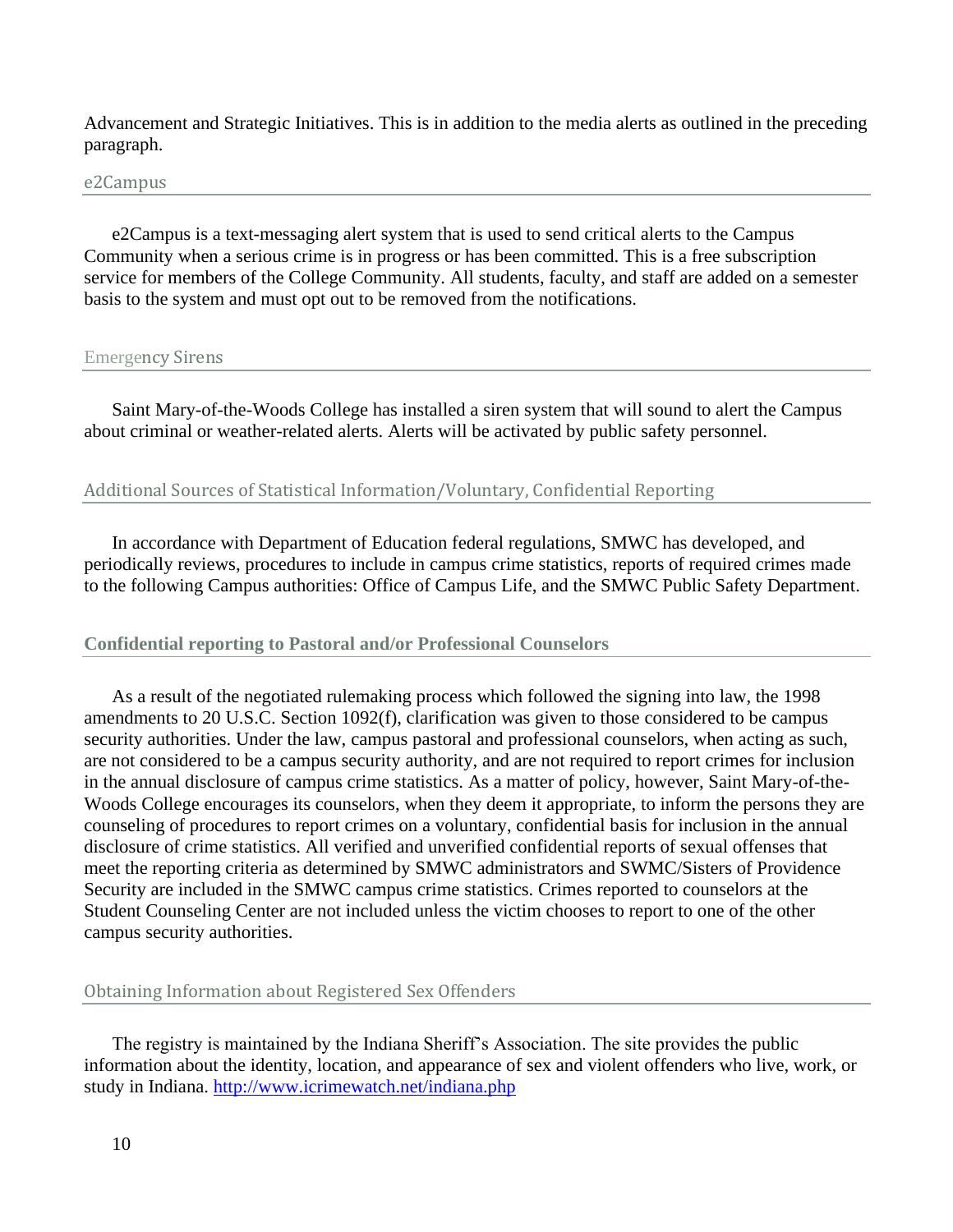Indiana Code 11-8-8-7 requires a convicted sex or violent offender to register with the local law enforcement authority of the county and must notify those officials of their enrollment or employment at institutions of higher education within the state. The County Sheriff is the local law enforcement authority (Marion County it is the Indianapolis Metropolitan Police Department).

## <span id="page-10-0"></span>**Annual Fire Safety Report**

Under the Higher Education Opportunity Act of 2008 (HEOA), Section 488(g), HEA 485(i), an FSA-eligible school that maintains on-campus housing facilities is required to publish an annual fire safety report. Saint Mary-of-the-Woods College maintains one student residence hall: Le Fer Hall.

## Residence Hall Fire Safety and Sprinkler System

Le Fer Hall is equipped with a sprinkler system for fire suppression, smoke detectors, an alarm system, and emergency hall lighting. Alarm pulls and fire extinguishers are wall-mounted throughout the halls. Safety instructions are posted in key areas for quick reminders as to what to do in the case of a fire or other emergency.

## Mandatory Supervised Fire Drills

In collaboration with the Campus Life Office, SMWC Public Safety preforms supervised fire drills. These fire drills are held twice a semester at different times of the day and under various weather conditions, to simulate a real fire, drills are not pre-announced.

#### Evacuation Procedures

In the case of a fire or other emergency requiring evaluation, the following steps are taken:

- 1. Emergency alarms are activated
- 2. 911 is called
- 3. Call to SMWC Security to confirm alarm activation
- 4. Depending on the time of the day and day of the week, the Resident Assistant staff, Residential Community Advisors, or Emergency Responders will check the floors of the residence hall to ensure that everyone has evacuated the floor/hall.
	- a. Students are directed to:
		- i. If you are in a room close the window
		- ii. If there is smoke use a wet towel to breathe
		- iii. Leave the room and close the door
		- iv. Use stairwells, do not use the elevator
		- v. If the fire is outside the door remain in the room near the window so that firemen can locate you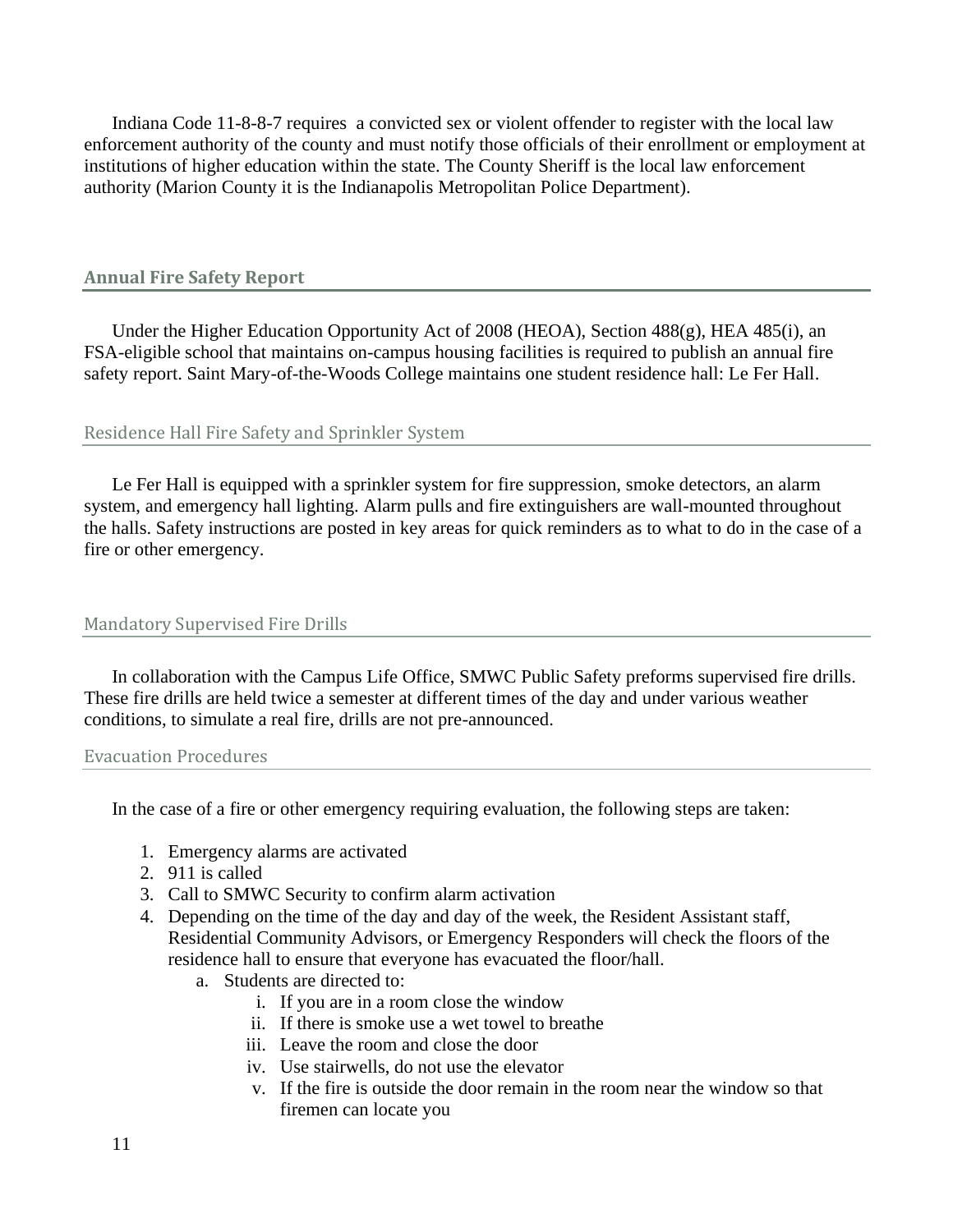No one will be allowed to reenter the building until the fire department gives the all clear sign to Security.

Note: Emergency Responders will check the floors during the workday; after hours and on weekends Resident Assistants and Residential Community Advisors will be responsible for checking the floors.

# Fire and Safety Policies

The following regulations must be observed by all residents for purposes of personal safety, fire inspections, insurance, and conservation of electrical energy:

- 1. Smoking is not allowed in any building on campus.
- 2. Every resident should use common sense when using electrical appliances. Appliances should not be left on in an unattended room. Electrical appliances that use heat (hair dryers, curling irons, etc.) need more power; therefore, they are more dangerous. The use of more than one of these heating appliances at once could result in a power failure to you and to your neighbors.
- 3. Power strips should be used in place of extension cords and plug adapters whenever possible.
- 4. Student installed air conditioners, halogen lights, hot plates, toasters, toaster ovens, microwaves and space heaters are NOT allowed in student rooms.
- 5. Refrigerators larger than 3.5 cubic feet are prohibited.
- 6. All appliances should be unplugged when the residence halls close.
- 7. The use of Christmas lights is discouraged. Lights can be used to decorate artificial trees in student rooms; however, students need to take the following precautions: unplug the lights when no one is in the room, keep cloth and other material away from the lights and do not use tape to hang the lights on walls and doors. In public areas (when students are present), electrical decorations may be used with the approval of the Associate Vice President for Student Affairs.
- 8. Candles and incense are not allowed due to fire hazard.

# Firearms

Firearms/weapons are prohibited in all College buildings and on the College grounds.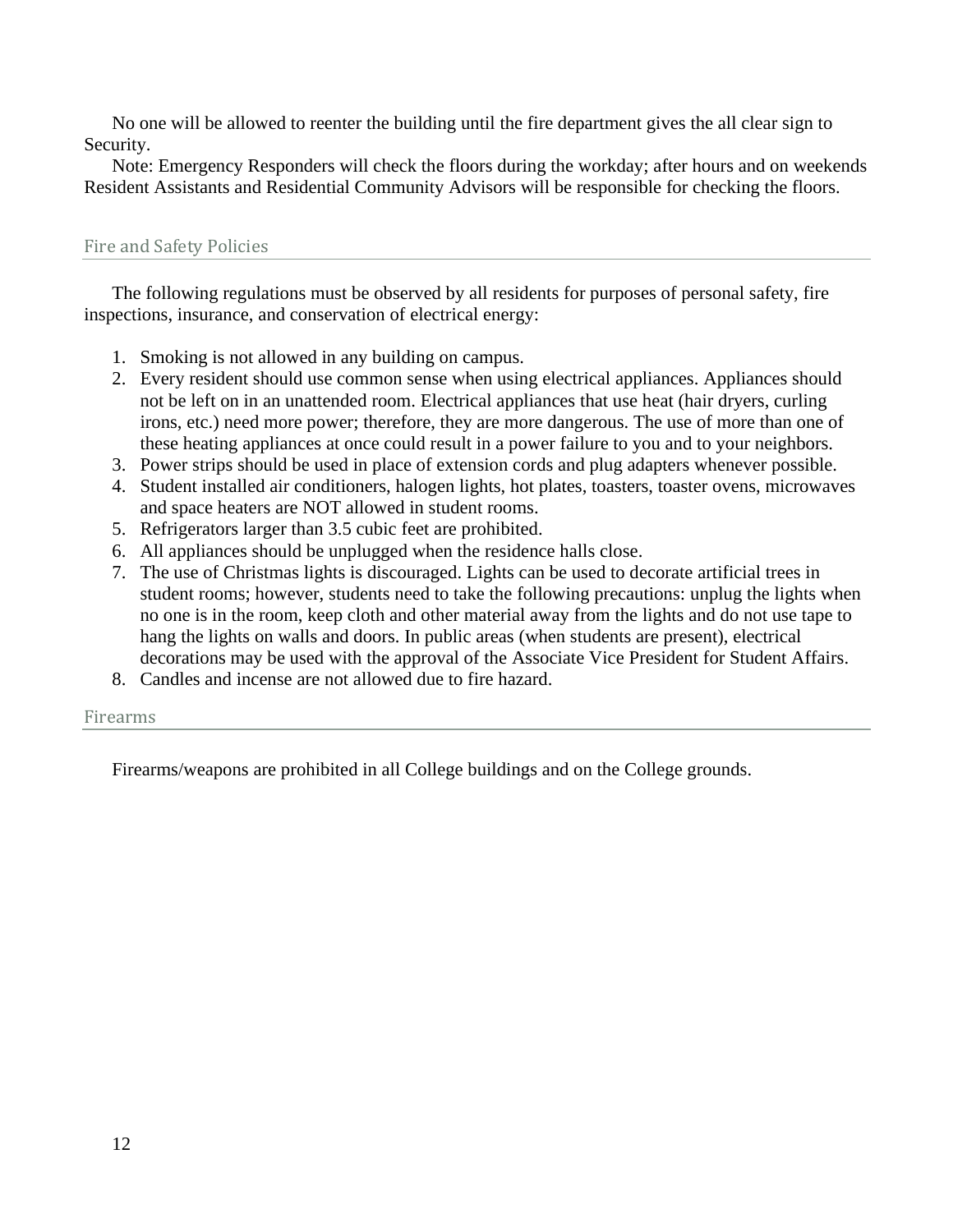<span id="page-12-0"></span>During the past three years, reported incidents for the following crimes are:

|                               |              |                      | <u>On-</u><br><b>Campus</b>      |                       |                            |
|-------------------------------|--------------|----------------------|----------------------------------|-----------------------|----------------------------|
|                               |              | On-<br><b>Campus</b> | <b>Student</b><br><b>Housing</b> | Non-<br><b>Campus</b> | <b>Public</b>              |
| <b>Offense</b>                | Year         | Property             | <b>Facility</b>                  | <b>Facility</b>       | Property                   |
|                               | 2018         | 0                    | $\mathbf 0$                      | 0                     | 0                          |
|                               | 2019         | 0                    | $\mathbf 0$                      | $\mathbf 0$           | $\mathbf 0$                |
| <b>Murder</b>                 | 2020         | 0                    | 0                                | 0                     | $\mathbf 0$                |
|                               | 2018         | 0                    | 0                                | 0                     | $\mathbf 0$                |
|                               | 2019         | 0                    | 0                                | 0                     | $\mathbf 0$                |
| <b>Negligent Manslaughter</b> | 2020         | 0                    | 0                                | $\mathbf 0$           | $\mathbf 0$                |
|                               | 2018         | $\pmb{0}$            | 0                                | 0                     | $\mathbf 0$                |
|                               | 2019         | 0                    | 0                                | $\mathbf 0$           | $\mathbf 0$                |
| <b>Sex Offense, Forcible</b>  | 2020         | $\mathbf 0$          | 0                                | $\mathbf 0$           | $\mathbf 0$                |
|                               | 2019         | 0                    | 0                                | $\mathbf 0$           | $\mathbf 0$                |
|                               | 2018         | 0                    | 0                                | $\mathbf 0$           | $\mathbf 0$                |
| Sex Offense, Non-Forcible     | 2020         | 0                    | 0                                | $\mathbf 0$           | $\mathbf 0$                |
|                               | 2018         | 0                    | 0                                | $\mathbf 0$           | $\mathbf 0$                |
|                               | 2019         | 0                    | 0                                | 0                     | $\mathbf 0$                |
| <b>Domestic Violence</b>      | 2020         | 0                    | 0                                | $\mathbf 0$           | $\mathbf 0$                |
|                               | 2018         | 0                    | 0                                | $\mathbf 0$           | $\mathbf 0$                |
|                               | 2019         | 0                    | 0                                | 0                     | $\mathbf 0$                |
| <b>Dating Violence</b>        | 2020         | 0                    | $\mathbf 0$                      | $\mathbf 0$           | $\mathbf 0$                |
|                               | 2018         | 0                    | 0                                | $\mathbf 0$           | 0                          |
|                               | 2019<br>2020 | 0<br>$\mathbf 0$     | 0<br>$\mathbf 0$                 | 0<br>0                | $\mathbf 0$<br>$\mathbf 0$ |
| <b>Stalking</b>               | 2018         | 0                    | 0                                | 0                     | 0                          |
|                               | 2019         | $\mathbf 0$          | 0                                | $\mathbf 0$           | $\mathbf 0$                |
| <b>Robbery</b>                | 2020         | 0                    | 0                                | $\mathbf 0$           | 0                          |
|                               | 2018         | 0                    | 0                                | 0                     | $\mathbf 0$                |
|                               | 2019         | $\pmb{0}$            | 0                                | $\mathbf 0$           | $\mathbf 0$                |
| <b>Aggravated Assault</b>     | 2020         | $\mathbf 0$          | 0                                | 0                     | $\mathbf 0$                |
|                               | 2018         | $\overline{2}$       | $\mathbf 0$                      | $\mathbf 0$           | $\mathbf 0$                |
|                               | 2019         | $\pmb{0}$            | 0                                | $\mathbf 0$           | $\mathbf 0$                |
| <b>Burglary</b>               | 2020         | $\pmb{0}$            | $\mathbf 0$                      | $\mathbf 0$           | 0                          |
|                               | 2018         | $\pmb{0}$            | $\boldsymbol{0}$                 | 0                     | $\boldsymbol{0}$           |
|                               | 2019         | $\pmb{0}$            | $\mathbf 0$                      | $\mathbf 0$           | $\pmb{0}$                  |
| <b>Motor Vehicle Theft</b>    | 2020         | $\pmb{0}$            | $\pmb{0}$                        | $\pmb{0}$             | $\pmb{0}$                  |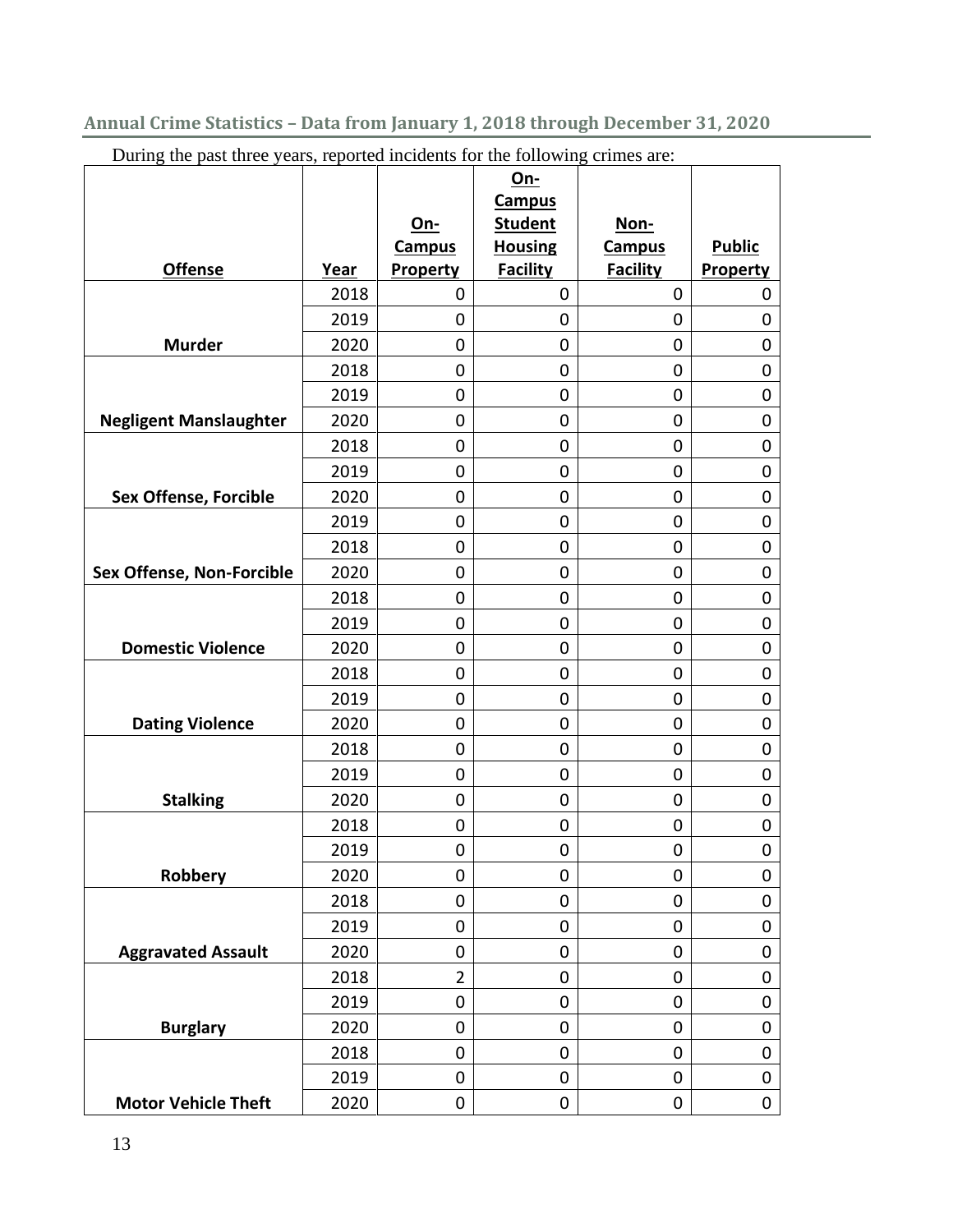|                                 | 2018 | 0              | $\Omega$ | 0        | 0        |
|---------------------------------|------|----------------|----------|----------|----------|
|                                 | 2019 | 0              | $\Omega$ | $\Omega$ | 0        |
| <b>Arson</b>                    | 2020 | 0              | 0        | 0        | 0        |
|                                 | 2018 | 0              | 0        | 0        | 0        |
| <b>Arrests: Illegal Weapons</b> | 2019 | 0              | 0        | 0        | 0        |
| <b>Possession</b>               | 2020 | 0              | 0        | 0        | 0        |
|                                 | 2018 | 0              | 0        | 0        | 0        |
| <b>Arrests: Drug Abuse</b>      | 2019 | 0              | $\Omega$ | $\Omega$ | 0        |
| <b>Violations</b>               | 2020 | 0              | $\Omega$ | 0        | 0        |
|                                 | 2018 | 0              | $\Omega$ | $\Omega$ | $\Omega$ |
| <b>Arrests: Liquor Law</b>      | 2019 | 0              | $\Omega$ | 0        | 0        |
| <b>Violations</b>               | 2020 | 0              | $\Omega$ | 0        | 0        |
| <b>Disciplinary</b>             | 2018 | $\overline{2}$ | $\Omega$ | 0        | 0        |
| <b>Actions/Judicial</b>         | 2019 | 0              | $\Omega$ | 0        | 0        |
| <b>Referrals: Drug Abuse</b>    |      |                |          |          |          |
| <b>Violations</b>               | 2020 | 0              | 0        | 0        | 0        |
| <b>Disciplinary</b>             | 2018 | 7              | 7        | $\Omega$ | 0        |
| <b>Actions/Judicial</b>         | 2019 | 0              | $\Omega$ | 0        | 0        |
| <b>Referrals: Liquor Law</b>    |      |                |          |          |          |
| <b>Violations</b>               | 2020 | 0              | 0        | 0        | 0        |

To date, we have not had any crimes committed that manifest evidence of prejudice based on race, religion, sexual orientation, or ethnicity. In compliance with the Federal Student Right to Know and Campus Security Act, Saint Mary-of-the-Woods College provides information annually to all students and employees regarding rape prevention/sexual assault, drug and alcohol policies, drug and alcohol abuse prevention/treatment programs, and rates of instances of crime reported on campus.

Note: In prior years, statistics were reported for academic years rather than calendar years. This report is based on calendar years to comply with the Federal Student Right to Know and Campus Security Act.

| Annual Fire Statistics - Data from January 1, 2018 through December 31, 2020 |  |  |  |  |  |  |
|------------------------------------------------------------------------------|--|--|--|--|--|--|
|                                                                              |  |  |  |  |  |  |

| Type of Fire/Related Injuries/Damage | 2018 | 2019 | 2020 |
|--------------------------------------|------|------|------|
| Unintentional Fire                   |      |      |      |
| Intentional Fire                     |      |      |      |
| Undetermined Fire                    |      |      |      |
| Deaths Related to Fire               |      |      |      |
| Fire-related Injuries                |      |      |      |
| <b>Property Damage Value</b>         |      |      |      |

Submission of SMWC Crime and Fire Statistics to Federal Agencies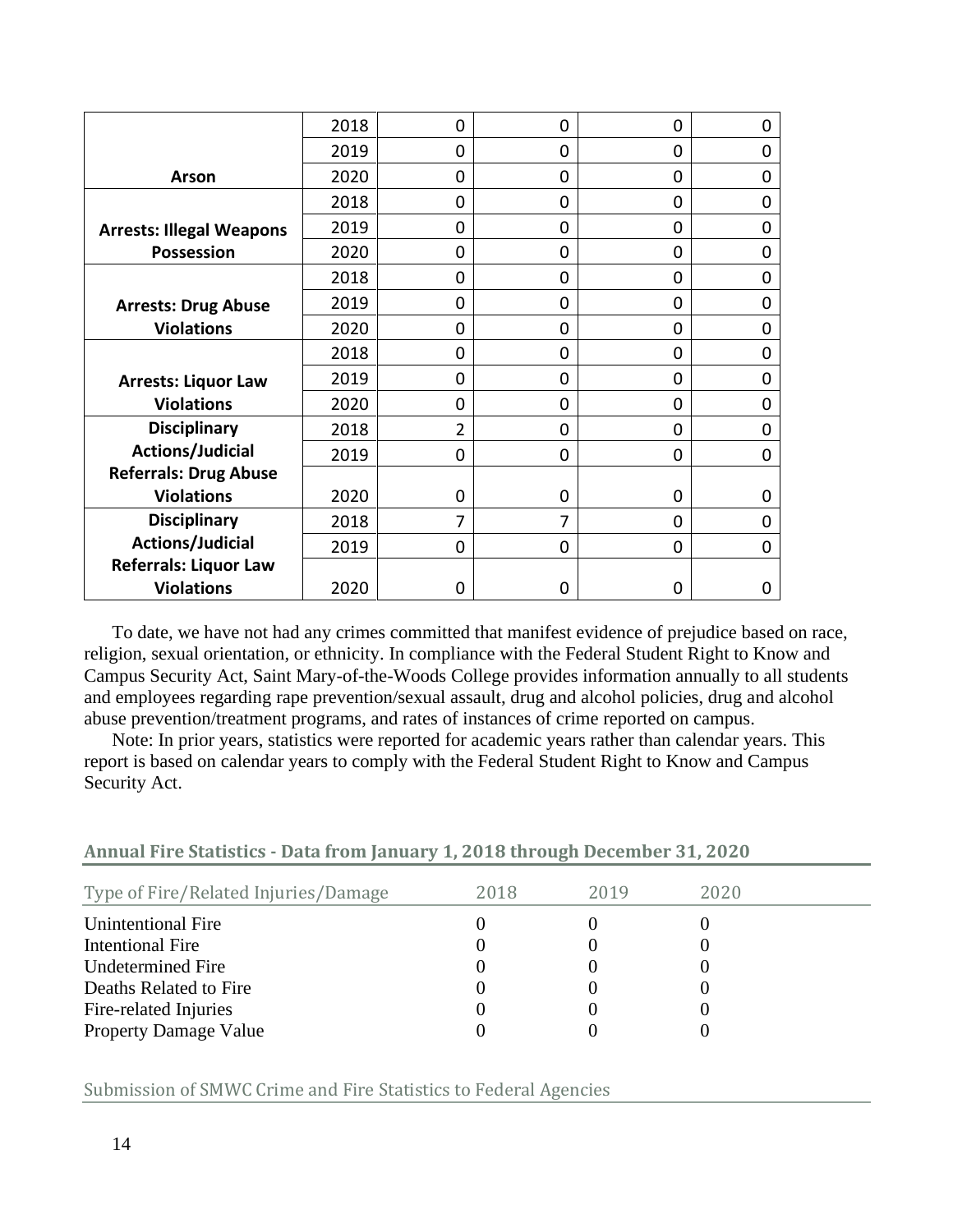In September 2000, Saint Mary-of-the-Woods College began submitting crime statistics online to the Department of Education. In September 2010, fire statistics were added to the submission. This data is available to the public at http://ope.ed.gov/security.

# <span id="page-14-0"></span>**Educational Programming – Crime Prevention Programs**

Saint Mary-of-the-Woods College affords an environment that strives to minimize alcohol and drug use and to provide programming regarding crime prevention, dating violence and sexual harassment, both socially and in the workplace. In addition, the College has a desire to intervene effectively or respond to the individual with a potential drug or alcohol problem. Consistent with the College mission, the College seeks to respond compassionately and with integrity through the following guidelines:

- conduct student presentations
- work with college media
- invite guest speakers to address alcohol and drug issues
- invite guest speakers to address different social issues
- inform and educate the campus and community.

Some of the programs offered annually to students, faculty and staff are listed below. Other programs regarding alcohol, drug use, sexual harassment, and smoking cessation will be offered upon request.

#### Alcohol Awareness

Campus Life sponsors and coordinates programs aimed at curbing alcohol use and raising awareness of the dangers associated with drinking. Throughout the year Campus Life in conjunction with the Resident Assistant staff offers alcohol prevention programming including alternatives to drinking alcohol. Additionally, alcohol free events are hosted on campus each weekend.

#### Fire Prevention

The resident assistants are trained in how to properly evacuate Le Fer Hall in the event of a fire. At the beginning of each semester, the resident assistants educate their residents on fire safety in a floor meeting. Students also volunteer to assist the resident assistants in the evacuation of their communities. Fire drills are conducted twice a semester in Le Fer Hall.

## Sexual Harassment/Sexual Violence

Every undergraduate student in the campus program received a tri-fold brochure during orientation and registration that speaks about sexual harassment, sexual assault, and sexual violence. The brochure clearly defines sexual assault and gives several examples of what is considered "consent" and what is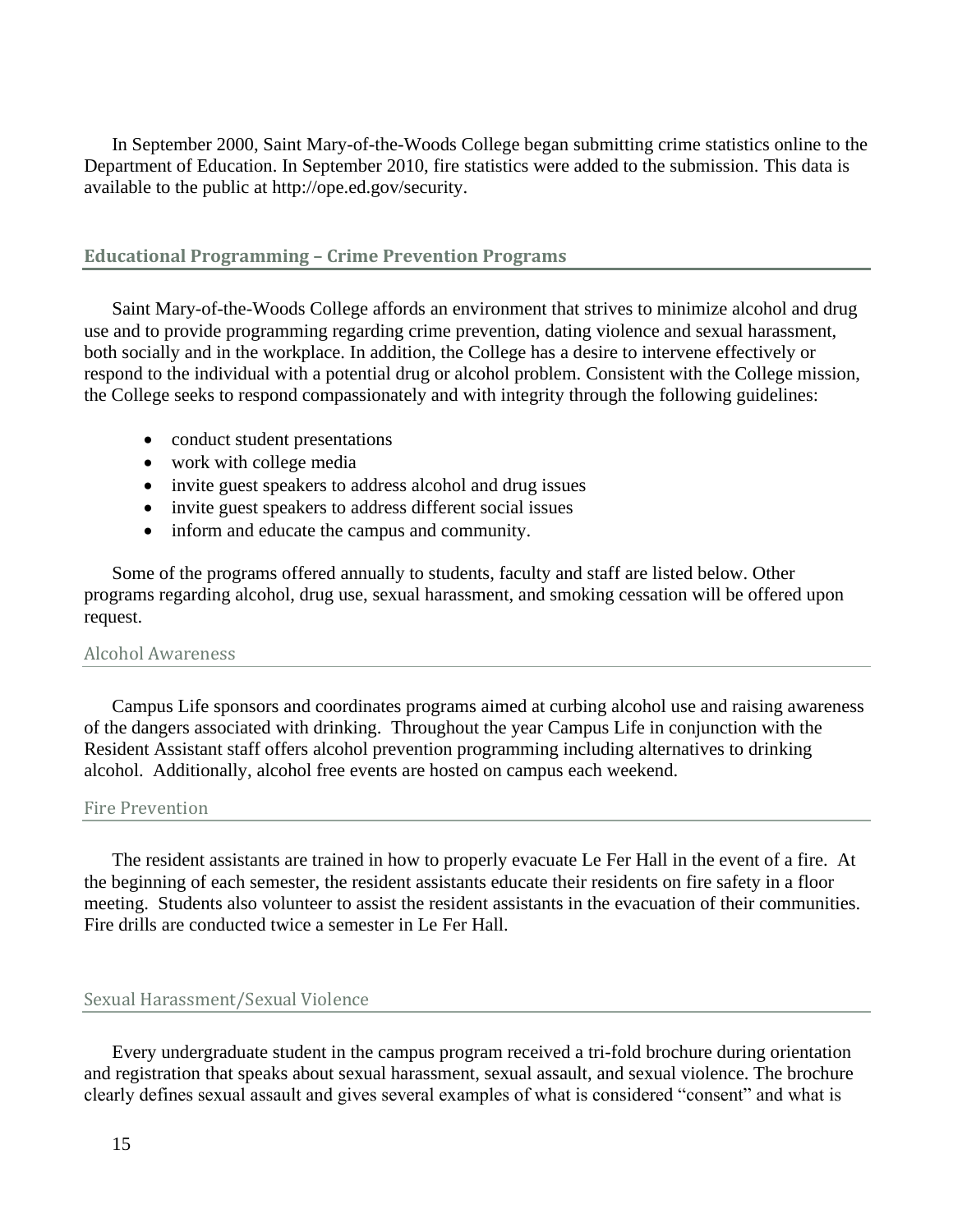considered "coercion." It also makes it clear to the reader that a person who is sexually assaulted is never to blame for the assault. Other main topics of the brochure include what to do when you have been sexually assaulted and gives safety tips for dating smart, safety tips for partying smart, and how to respect sexual boundaries. When the brochure is folded, the back portion gives resources for those that have been sexually assaulted, identifying the Title IX coordinator and confidential resources, and provides contact information for the police, local hospitals, and various agencies that deal with abuse, pregnancy, crime, and mental health.

A workshop entitled Safety and Security was attended by all new student during New Student Orientation. This session outlined the Saint Mary-of-the-Woods College sexual assault policy and covered all the information in the tri-fold brochure (see above) and engaged students in open dialogue about consent, sexual assault, and sexual harassment. The presentation is provided jointly by Campus Life and Public Safety coving the following topics, alcohol awareness, active shooter (run, hide, fight), general safety, emergency procedures, consent, and sexual violence prevention.

All students are required to annually complete an online workshop. *Think About It* is an ongoing online substance and sexual abuse training program that prepares students to confront and prevent serious campus problems. The college partners with an external organization to provide this training.

All faculty and staff are required to annually complete an online workshop regarding Sexual Harassment/Sexual Violenct. This workshop covers situations that may occur between supervisors and direct reports, employee and employee, and faculty and students.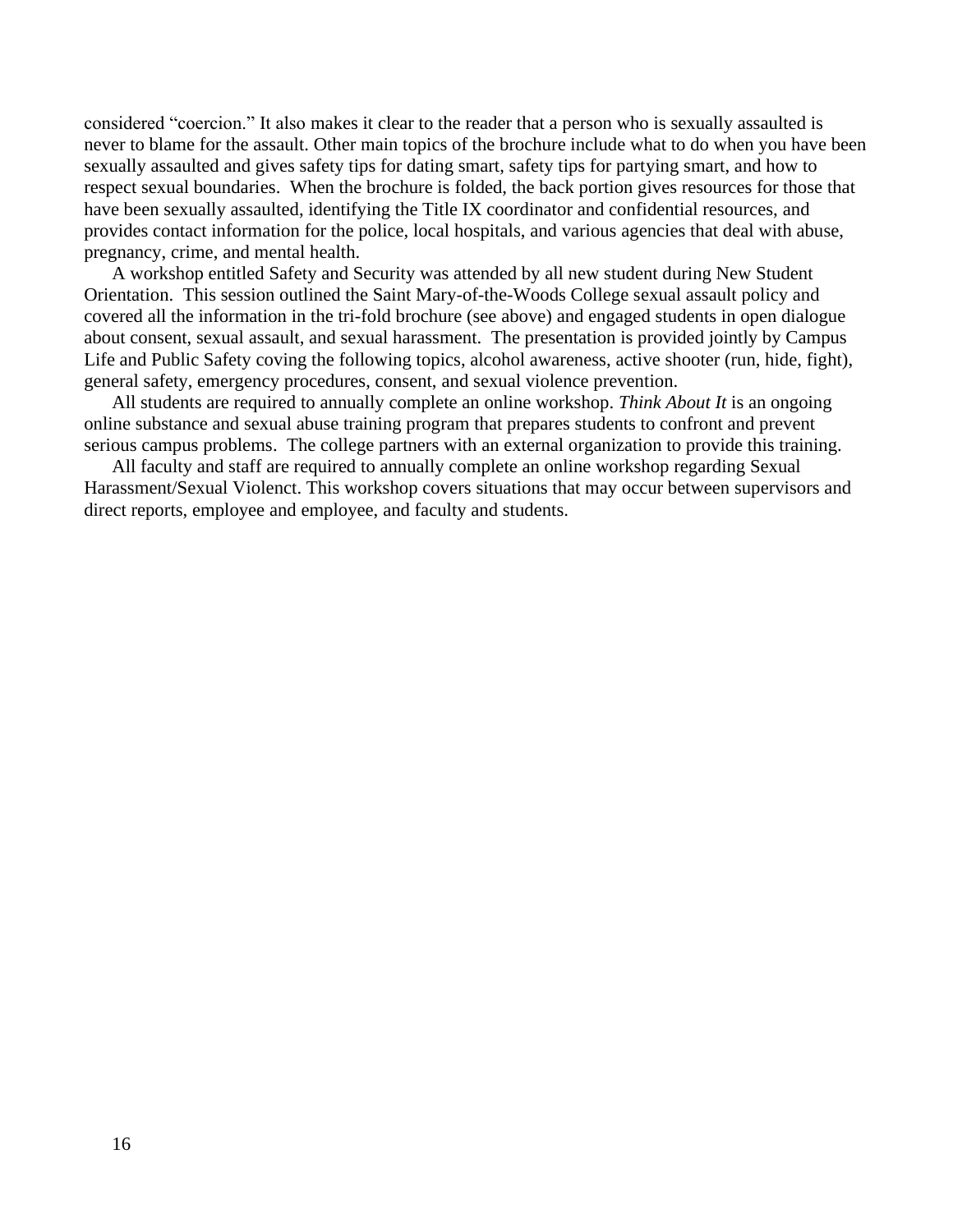# <span id="page-16-0"></span>**Saint Mary-of-the-Woods College Policies**

# Alcohol and Drug Policy

Saint Mary-of-the-Woods College is committed to providing a safe environment for students, employees, and visitors. Furthermore, the College is committed to assuring its continued representation as a quality institution. To achieve these goals, Saint Mary-of-the-Woods College must take a firm and positive stand against drug and alcohol abuse. This policy is intended to ensure a drug free environment for our students, employees, and visitors.

# Policy Requirement

- The use, possession, sale, or transfer of an illegal drug by any student on college property is strictly prohibited.
- Possession, distribution, or consumption of alcoholic beverages while on the property of Saint Mary-of-the-Woods College is not permitted except at official events catered by Food Service personnel and those served must be 21 years of age or older.
- No alcohol containers, whether empty or full, are to be used for decoration in resident rooms.

# Treatment

- Students may be required to consult with the College Counselor to find a program that will help deal with any drug or alcohol and other drug problems.
- Students may be required to attend regular counseling sessions with the College Counselor and/or enroll in a substance abuse program.

# Disciplinary Action

- A report will be written and submitted to the Campus Life office for any student found in possession of illegal drugs or alcohol.
	- o Following the report submission, the Director of Residential Life and Student Conduct will following procedures outlined in the [Code of Student Rights and Responsibilities.](https://smwc.smartcatalogiq.com/en/2021-2022/Code-of-Student-Rights-and-Responsibilities)
	- o The Director of Residential Life and Student Conduct will meet with the student regarding the incident(s).
	- o Students found responsible may be issued sanctions. Sanctions may include one or more of the following sanctions:
		- Online educational program on alcohol awareness
		- Community Service
		- Monetary Fine
		- Counseling
		- Meeting with the Associate Vice President for Student Affairs
- If the incident is deemed to be severe, the Associate Vice President for Student Affairs may choose to consult with the Vice President for Academic and Student Affairs to review options. The options may include: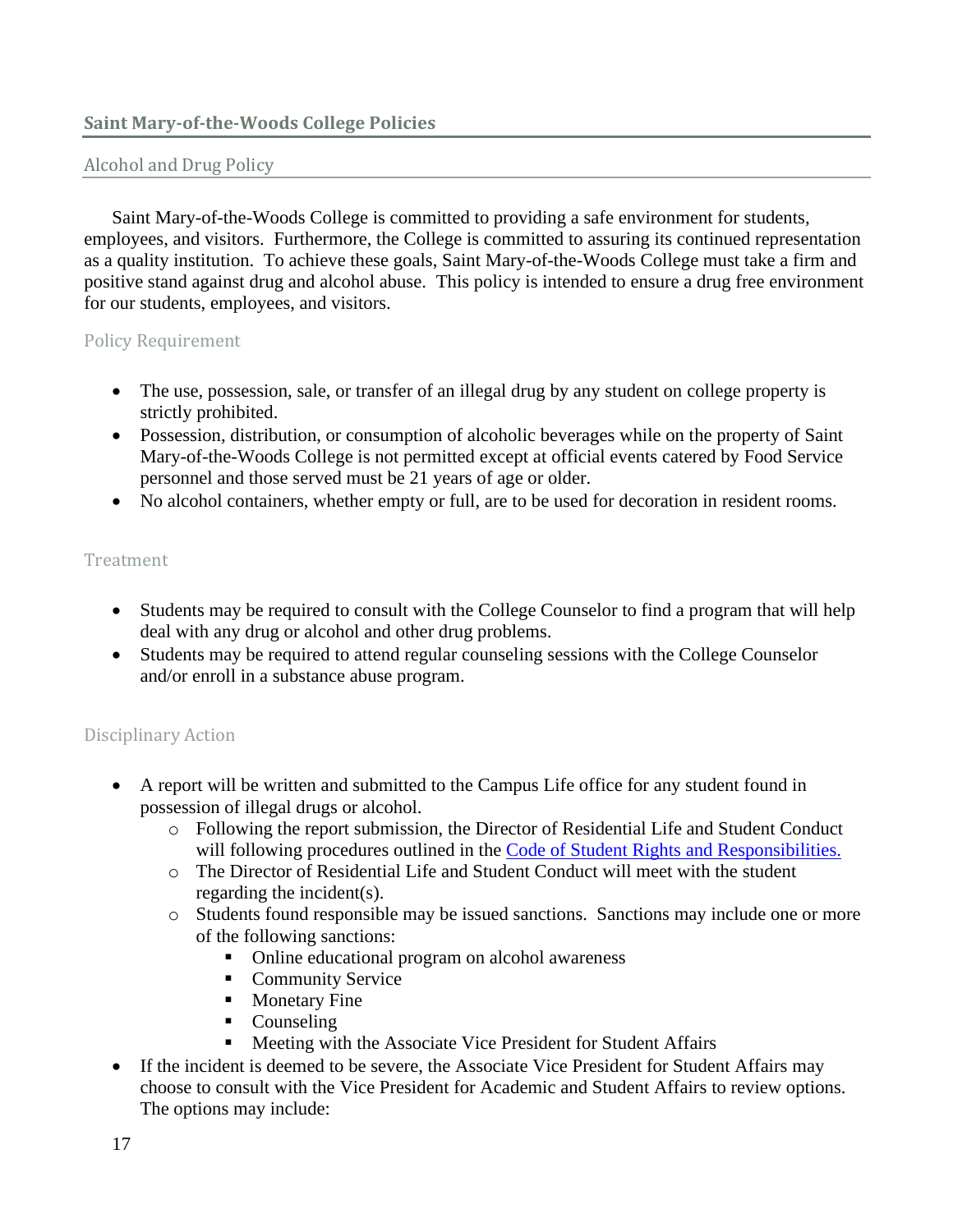- o Required Counseling
- o Required Alcohol or Drug Program

o Suspension

o Dismissal

# Revised August 2021

## Harassment Free Environment

The following policies address three different aspects of inappropriate conduct or behavior: Discriminatory Harassment, Sexual Harassment/Sexual Assault and Consensual Sexual or Romantic Relationships in the Workplace and Educational Setting. Collectively, the policies apply to all students, faculty, staff, and others who participate in Saint Mary-of-the-Woods College's programs and activities.

## General Policy Statement for Sexual and Discriminatory Harassment

It is the policy of Saint Mary-of-the-Woods College to provide an educational and workplace environment free from Sexual and Discriminatory Harassment. It is our goal to promote respectful behavior and interactions across our campus. No type of Sexual or Discriminatory Harassment will be tolerated and all incidents of intolerant or discriminatory behavior will be addressed. Individuals who violate this policy are subject to discipline up to and including termination of employment, dismissal from the College and/ or other appropriate sanction or action.

The College encourages a workplace and learning environment free of discrimination, harassment and/or inappropriate treatment of any student, employee or guest because of any person's race, sex, color, creed, religion, age, national origin, sexual orientation, veteran status, gender identity, gender expression, disability or any category protected under federal, state or local law. This policy applies to all students, faculty and staff of the College, as well as to persons employed by contractors or vendors who provide routine daily services to the college.

This policy encompasses all college activities including all academic, educational, extracurricular, athletic and other programs of the College. These activities may take place in a college facility, during college-sponsored trips or at a class, training program or event sponsored by the College at another location.

The College is committed to reviewing any and all sexual and discriminatory harassment charges and to handle such matters in a professional and timely manner. The College is obligated to communicate this policy to all members of the community and to provide educational programming and resources to ensure awareness and compliance with this policy.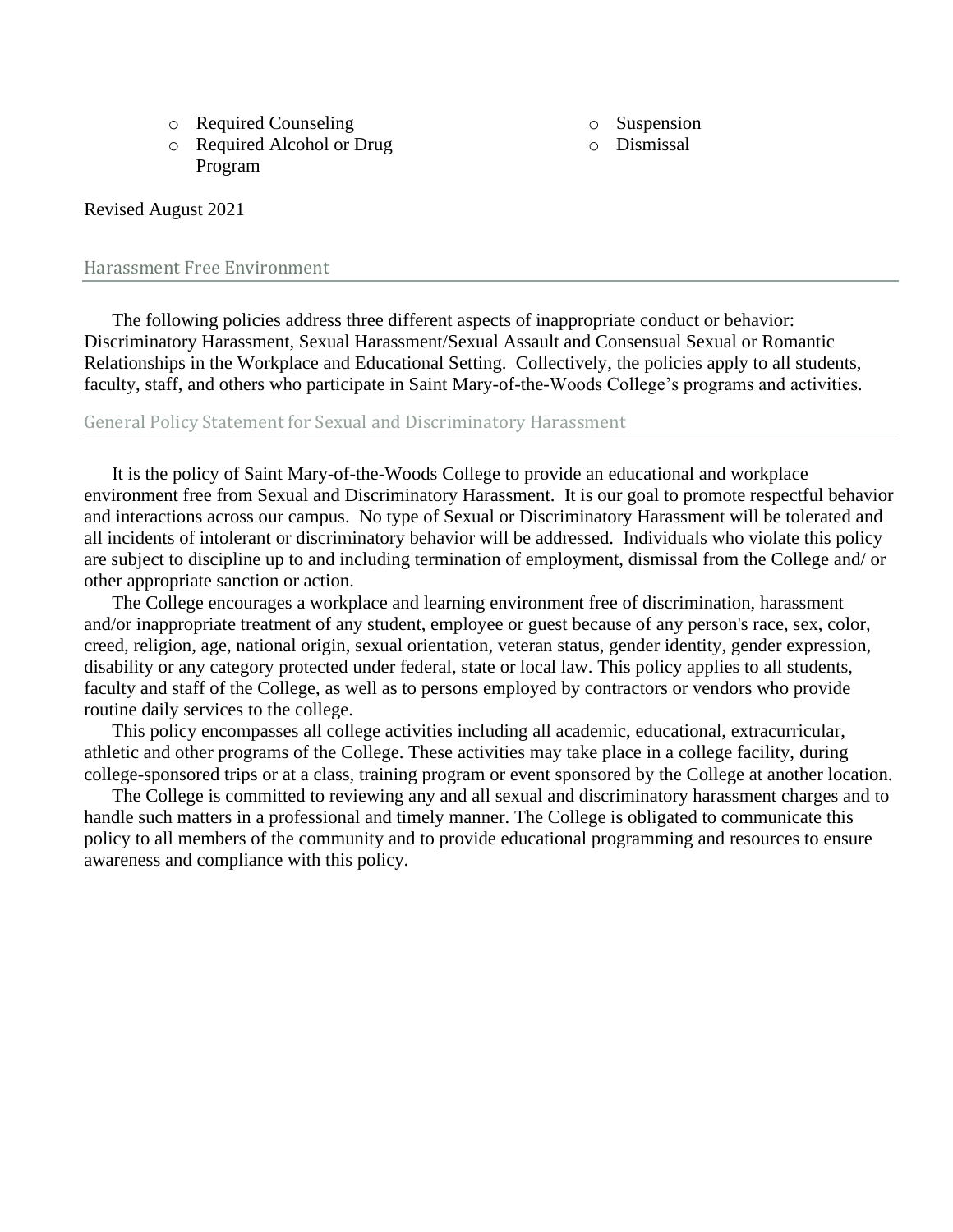## Responsibility of the Community

It is the responsibility of each employee of the College to report any suspected violation of this policy.

Every suspected violation of Sexual Harassment including sexual assault or misconduct, must be reported directly to the **Title IX Coordinators, Kari Wolfe (812-535-5220) and BJ Riley (812-535-5267)**. The "responsible employee" is required to convey all pertinent information to the coordinator.

All other suspected violations of Discriminatory Harassment involving campus students should be reported to the **Associate Vice President for Student Affairs**, **812-535-5219**, violations involving all other students should be reported to the **Vice President for Academic and Student Affairs, 812-535-5285** and incidents involving employee-employee violations should be reported directly to the **Director of Human Resources, 812-535-5284**.

Any student, campus visitor or person participating in a College activity, whether on or off campus, who has experienced or witnessed discrimination and/or harassment is required to report the incident(s) promptly. Prompt reporting of complaints is vital to the College's ability to resolve the matter.

#### Confidentiality

The College will make a reasonable effort to conduct all investigations and proceedings related to Sexual or Discriminatory Harassment allegations in a manner that will protect the confidentiality and privacy interests of all parties. Examples of situations where confidentiality cannot be maintained include circumstances where the College is required by law to disclose information, when disclosure is warranted by the College in order to protect the rights of others or in order to conduct a complete and thorough investigation. In addition to these efforts by the College, all parties to the alleged complaint should treat the matter under investigation with discretion and respect for the reputation of all parties involved.

#### Retaliation

Retaliation and/or reprisals against an individual who in good faith reports or provides information about behavior that may violate this policy will not be tolerated and may result in disciplinary action, up to and including termination of employment or dismissal from the institution.

## Required Training and Educational Programming

All employees of the College, including student employees, are required to complete the online course from Workplace Answers once every two years. New employees will complete the online course during the first two weeks of employment. The College is required to identify and train a Title IX Coordinator and designate other qualified individuals as resources for all members of the community. Students must be offered educational programs and/or resources that promote personal safety, procedures for filing harassment complaints and specific information regarding sexual violence.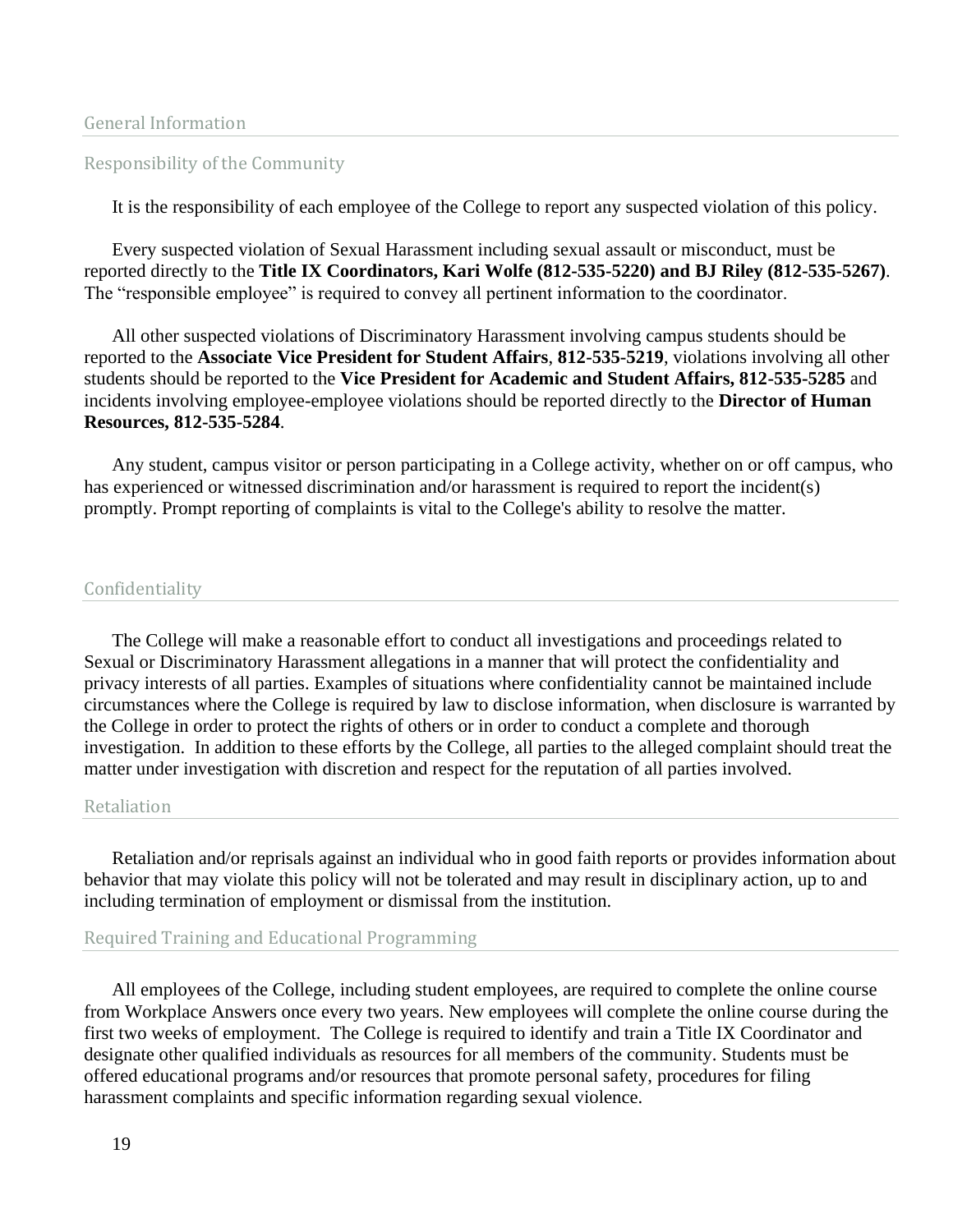#### Discriminatory Harassment

Discriminatory Harassment is any unwelcome interpersonal conduct or comments, written, spoken or transmitted electronically, which would threaten a reasonable person, for reasons including but not limited to their race, color, sex, creed, religion, national origin, age, disability, gender identity, gender expression, disability, veteran status or sexual orientation. Similarly, any behavior that creates an offensive, demeaning, intimidating or hostile environment for a reasonable person constitutes harassment.

A "hostile work environment" is defined as any setting in which another's (others') behavior is sufficiently severe or pervasive that creates a work environment that is abusive. The level of "sufficient discomfort" must meet the legal test for "reasonableness" behavior that would cause any "reasonable" similarly employed person to be adversely impaired in performing assigned duties and responsibilities.

A "hostile educational environment" is defined as any educational setting in which another's (others') behavior causes or interferes with or limits a student's ability to participate in or benefit from the educational program.

Reports or complaints of Discriminatory Harassment should be filed with the Director of Human Resources as soon as possible after the alleged offense has occurred and should be brought within 120 days of the incident of the discrimination.

#### Complaint Procedures for Discriminatory Harassment

#### Reporting

Inquiries and complaints about discriminatory harassment involving employees may be brought to the **Director of Human Resources, 812-535-5284**, Guerin Hall, Room 110. Complaints involving employee-campus student will be addressed by the Director of Human Resources and the **Associate Vice President for Student Affairs**, **812-535-5219, LeFer Hall, Room 138,** or the **Vice President for Academic and Student Affairs, 812-535-5285.** Complaints involving employee-WOL/Graduate student will be addressed by the **Vice President for Academic and Student Affairs**, **812-535-5285, Guerin Hall Room 206**.The management of all complaints of harassment and the implementation of these procedures is the responsibility of the Director of Human Resources. In the instance that a Vice President is the subject of a discriminatory harassment charge the President will be requested to designate another individual to fulfill responsibilities normally filled by an appropriate Vice President.

#### Privacy

To protect both the Complainant and the Respondent, every effort will be made to protect the privacy interests of the persons involved in a manner consistent with the need for a thorough review of a report or complaint.

If the Complainant requests that his or her name or other identifiable information not be shared with the Respondent, or requests that the College take no formal action in response to a report, the Director of Human Resources in consultation with the appropriate Vice President(s) shall evaluate such request and notify the individual of the College's response to the request. The College will honor the Complainant's request to the extent possible based on a careful balancing of such requests with any legal reporting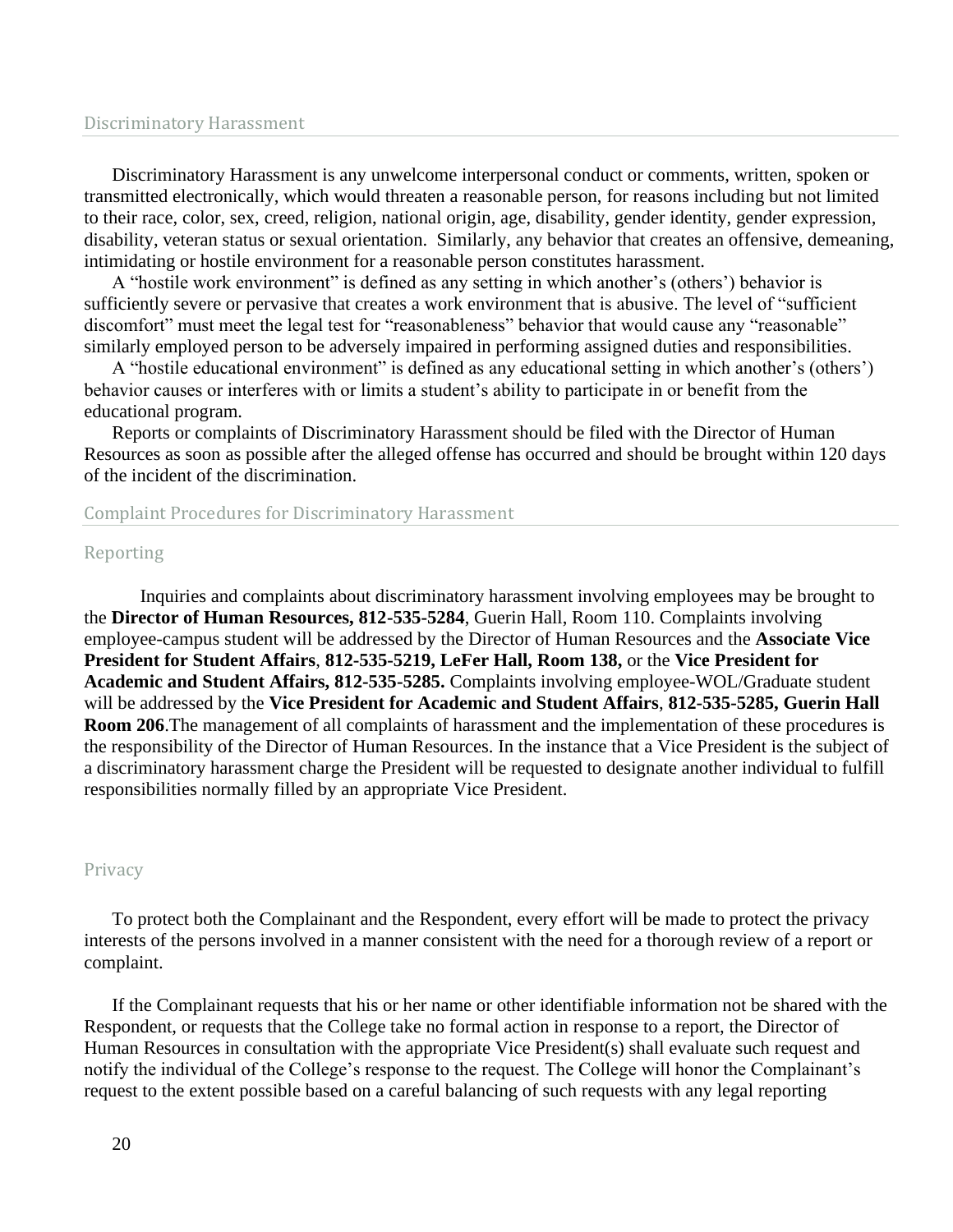requirements, the risk of harm to any individual and the College's duty to maintain a safe and nondiscriminatory environment for all.

If the College honors the request for confidentiality, the College's ability to meaningfully investigate the incident and pursue disciplinary action against a Respondent may be limited. Complainants are advised, however, that the College may be obligated to move forward with a College - Initiated Investigation and potential disciplinary action if there is an individual or public safety concern and sufficient independent information exists to establish that the Discriminatory Harassment Policy has been violated.

## Interim Measures

Upon receipt of a complaint, the College will take interim measures to address concerns regarding safety and well-being. If necessary, the College will assist the Complainant in making reasonable efforts to avoid contact with the Respondent(s). Interim measures may include no contact directives, changes in class or work schedules, changes in College-owned living arrangements, interim suspension, College-imposed leave or any other measures that the College deems appropriate. Interim measures are available under both Informal and Formal Resolution Processes, although the ability to impose certain protective measures against a Respondent may require that the report be resolved through the Formal Resolution Process.

#### Time Frame

The College encourages prompt reporting. Persons who have experienced or witnessed discriminatory harassment are encouraged to report the incident involving employees to the Director of Human Resources or incidents involving students, to the Associate Vice President for Student Affairs or the Vice President for Academic and Student Affairs as outlined above. Complaints must be filed within 120 days of the incident of discriminatory harassment or, where the discrimination or harassment is of an ongoing nature, within 120 days from the most recent incident. To file an Informal or Formal Complaint, a Complainant must complete a Complaint Information Form online, in person, or via electronic mail. The 120-day deadline to file a complaint does not apply to College-Initiated Investigations.

The resolution of the informal or formal complaint must be reached within thirty (30) days with the initial steps of the processes beginning within five (5) days of the filing of a complaint.

#### Expectations Regarding Participation by the Parties

All employees and students have an obligation to cooperate in the conduct of these Procedures. Failure to do so may result in disciplinary action. In the event that a Complainant chooses not to participate in an interview or declines to provide information requested by the Director of Human Resources, the appropriate Vice President(s) and the Director of Human Resources may dismiss the Complaint. The Director of Human Resources and the appropriate Vice President shall provide written notice of such dismissal to the Complainant(s) and the Respondent(s). In the event that a Respondent chooses not to participate in an interview or declines to provide information requested by the Director of Human Resources or the Vice President, it may be determined that such information or interview, if provided or conducted, would be adverse to the Respondent. Where the Complaint or the circumstances involve potential criminal conduct,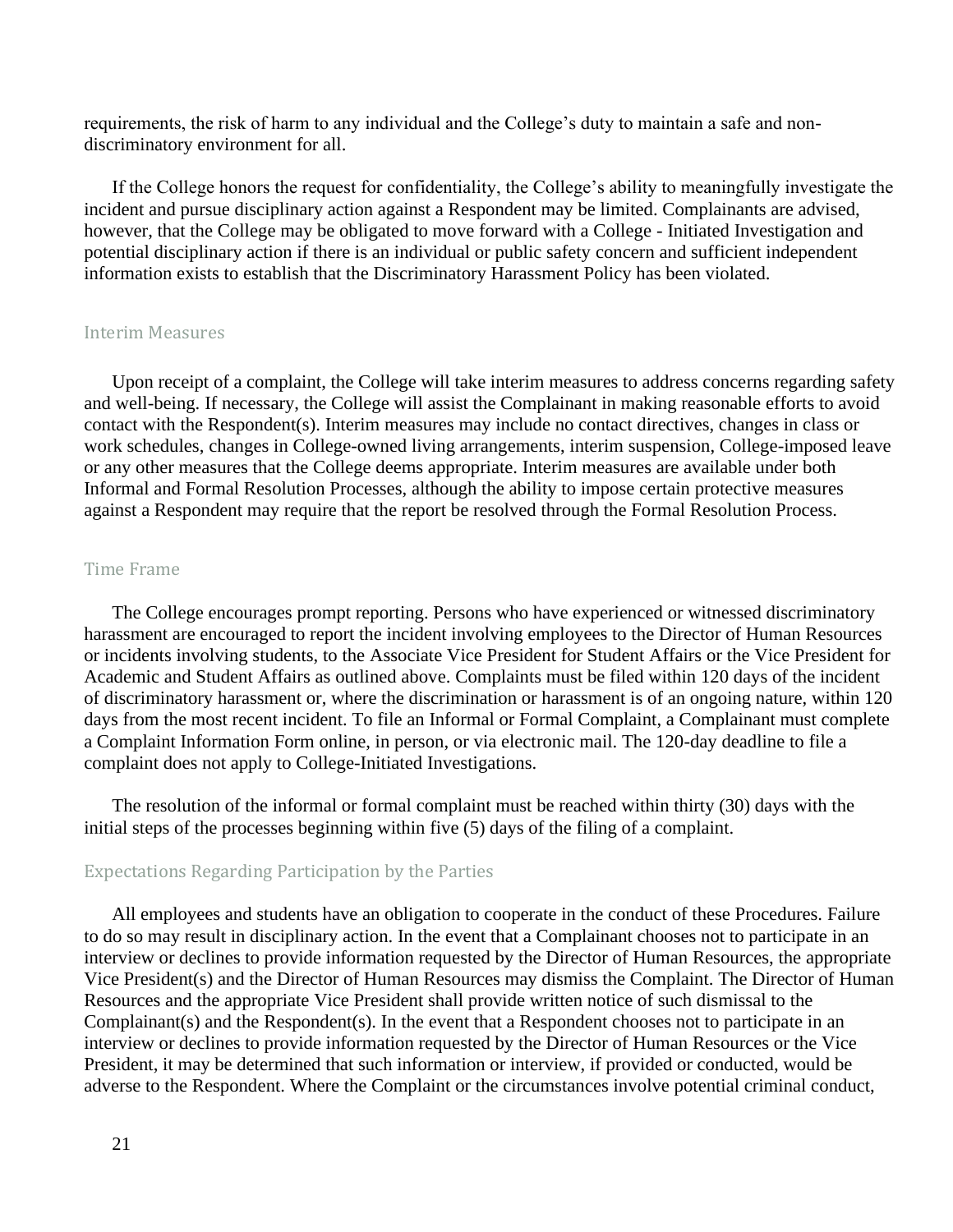however, a party may choose to remain silent during the process, and such silence will not be held as an admission or considered to be adverse to the party.

## Informal Resolution Process

The Informal Resolution Process is designed to empower the parties to an Informal Complaint to reach a mutually satisfactory agreement. For employee related incidents, the Director of Human Resources in consultation with the appropriate Vice President may take steps to resolve the Informal Complaint. For incidents involving students the Associate Vice President for Student Affairs will confer with the Director of Human Resources. Possible resolutions by agreement of the parties may include, but are not limited to, the following: an apology to the Complainant, assisting the Respondent to better understand the effects of his or her conduct and ways in which this behavior could be changed, participation in educational programs about equal opportunity or harassment, verbal or written reprimands, or other interventions or actions aimed at ending the discrimination or harassment, preventing its recurrence and addressing its effects.

Mediation may not be used, even with the agreement of the parties, in Complaints involving Sexual Violence or Relationship Violence. Similarly, a Complainant will not be required to resolve the matter directly with the Respondent.

The Informal Resolution Process will be concluded by one of the following: 1) a decision to stop further action on the Informal Complaint, 2) a resolution of the Informal Complaint by agreement of the parties or 3) initiation of the Formal Resolution Process.

#### Formal Resolution Process

A Formal Complaint may be filed as the first course of action or following an Informal Complaint if there is no mutually acceptable resolution during the Informal Resolution Process. The College may also initiate an Investigation in the absence of a Formal Complaint by a Complainant.

To file a Formal Complaint, a Complainant must complete a written statement in person, or via electronic mail. The Complaint must be dated by the Complainant and describe the alleged incident(s) with the relevant date(s), name(s) of the Respondent(s) and name(s) of witness(es). For incidents involving employees, The Director of Human Resources can provide assistance in completing the Complaint Information Form.

Formal Complaints or College-Initiated Investigations in which a student or recognized student organization is named as a Respondent will be adjudicated by the Vice President for Academic Affairs upon the recommendation of the Associate Vice President for Student Affairs.

Formal Complaints or College-Initiated Investigations against employees, including faculty and staff, will be adjudicated by the Director of Human Resources and the appropriate Vice President.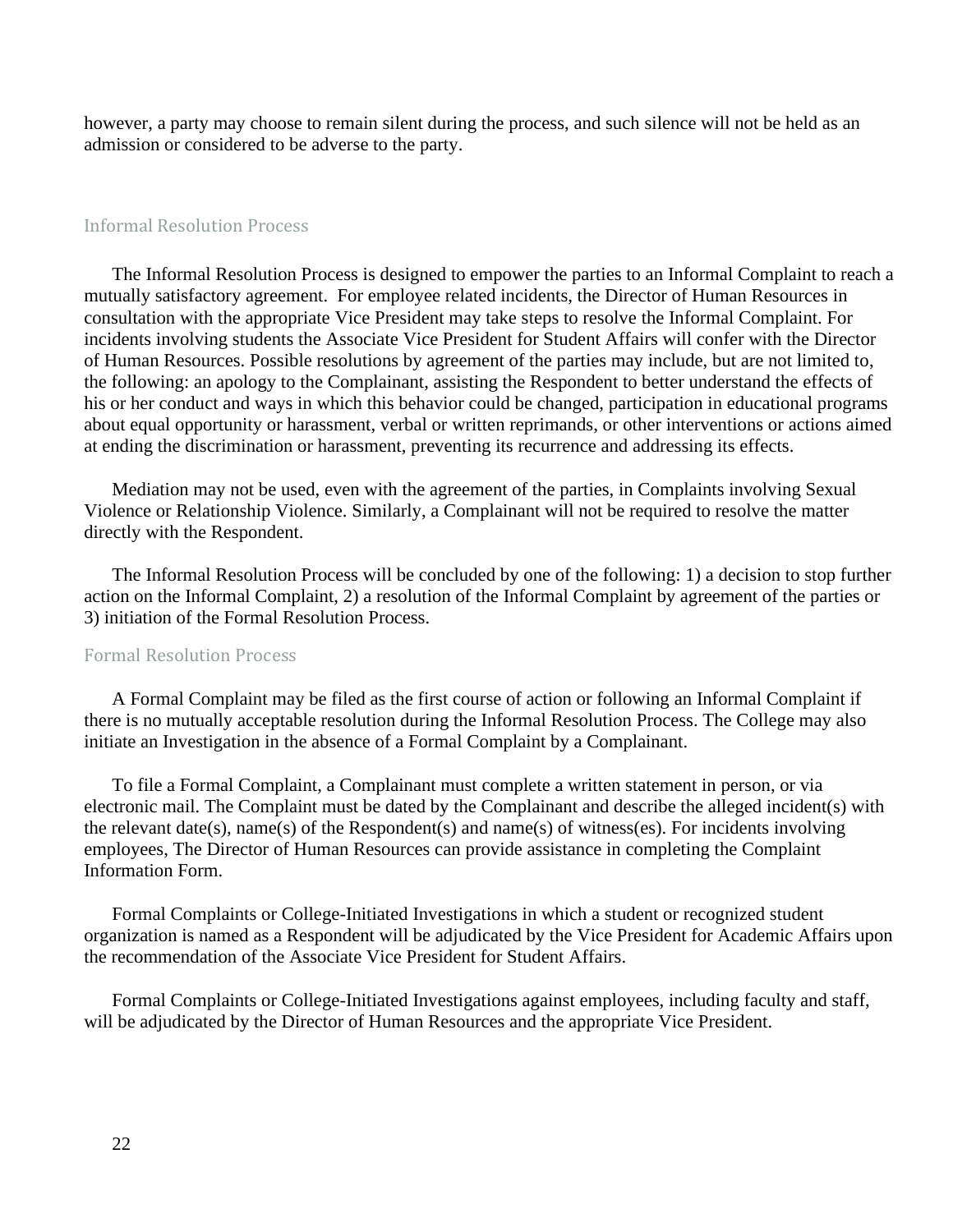## Investigations of Formal Complaints

As soon as practicable, the Director of Human Resources/Associate Vice President for Student Affairs/Vice President for Academic and Student Affairs will interview the Complainant. Following the completion of his or her interview with the Complainant, the appropriate Vice President will be notified in writing as to whether or not the allegations set forth in the Complaint, if substantiated, would constitute a violation of College policy.

In the event that this notification indicates that the allegations set forth in the Complaint, if substantiated, would constitute a violation of College policy, or if the appropriate Vice President determines that the matter should be investigated, the Director of Human Resources will conduct a thorough fact-finding investigation and will meet separately with both the Complainant and the Respondent(s), interview pertinent witnesses and review relevant documents regarding the Formal Complaint. The Director of Human Resources may consider all relevant information, including evidence of pattern or prior misconduct by the Respondent, credibility of the parties and witnesses, and in very limited circumstances, the prior history of the Complainant with the Respondent. Both parties will be provided the opportunity to provide information and names of witnesses to the Director of Human Resources.

#### Determination

Within five (5) days following the conclusion of the investigation, the Director of Human Resources will prepare and deliver a report to the appropriate Vice President. The report will include a finding based upon a preponderance of the evidence that 1) the allegations cannot be substantiated, 2) some or all of the allegations are substantiated or 3) the Formal Complaint was knowingly false or malicious. No violation of College policy will be presumed unless a preponderance of the evidence standard supports the finding of a violation. This preponderance of the evidence standard requires that the facts and information supporting each finding are more convincing than the facts and information offered in opposition to such finding. The report will include the basis upon which the Director of Human Resources reached his or her conclusions. The report will also include the determination of whether a violation of any College policy has occurred and a recommendation of the sanctions to be imposed, if any.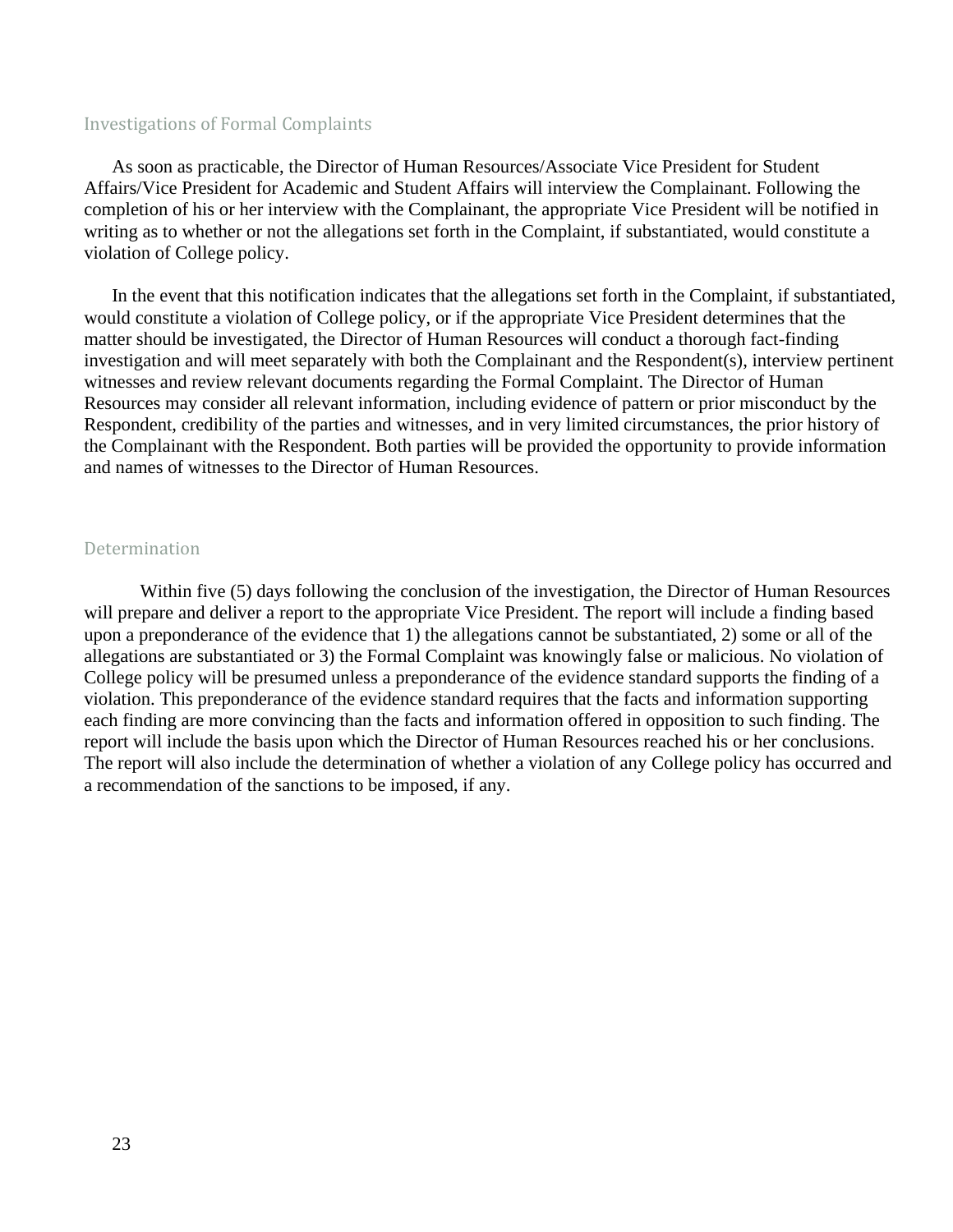## Sanctions and Remedial Measures

Sanctions will be decided by the Director of Human Resources and the appropriate Vice President. Sanctions will be decided on a case-by-case basis and will be in accordance with College policy. Possible sanctions for employees include, but are not limited to, the following: a letter of reprimand, suspension or leave of absence without pay, reassignment of teaching or other responsibilities, denial of a pay increase, demotion, probation or termination. Sanctions for students are listed in Regulations Governing Student Conduct and may include without limitation verbal or written warnings, restrictions, probation, probated suspension, suspension or dismissal.

Remedial measures for students, faculty and staff will be decided on a case-by-case basis. Such measures may include providing an escort to ensure safe movement on campus, ensuring that the Complainant and Respondent do not share classes or extracurricular activities, reassignment in the residence hall, tutoring or other academic support, arranging for extra time to complete or re-take a class or withdraw from a class without academic or financial penalty, job reassignment, targeted training for a group of students, faculty or staff and other remedies that can be tailored to the needs of the parties.

The appropriate Vice President will communicate in writing the final sanctions and/or remedial measures for the complainant/respondent employee(s) and/or complainant/respondent student.

Policy Statement

Sexual Harassment/Sexual Assault/Sexual Violence

# SAINT MARY OF THE WOODS COLLEGE

# POLICIES AND PROCEDURES FOR TITLE IX SEXUAL HARASSMENT CLAIMS

# Effective August 14, 2020

WHEREAS, the United States Government has issued new directives for higher education procedures addressing sexual harassment,

WHEREAS, these procedures may be subject to immediate and constant improvement and amendment to implement a fair process for all participants, and

WHEREAS, Saint Mary of the Woods College (SMWC) wishes to provide a fair process to resolve or adjudicate such allegations:

THEREFORE, SMWC hereby adopts the following policies and procedures, effective August 14, 2020:

I

# DEFINITIONS AND APPLICATION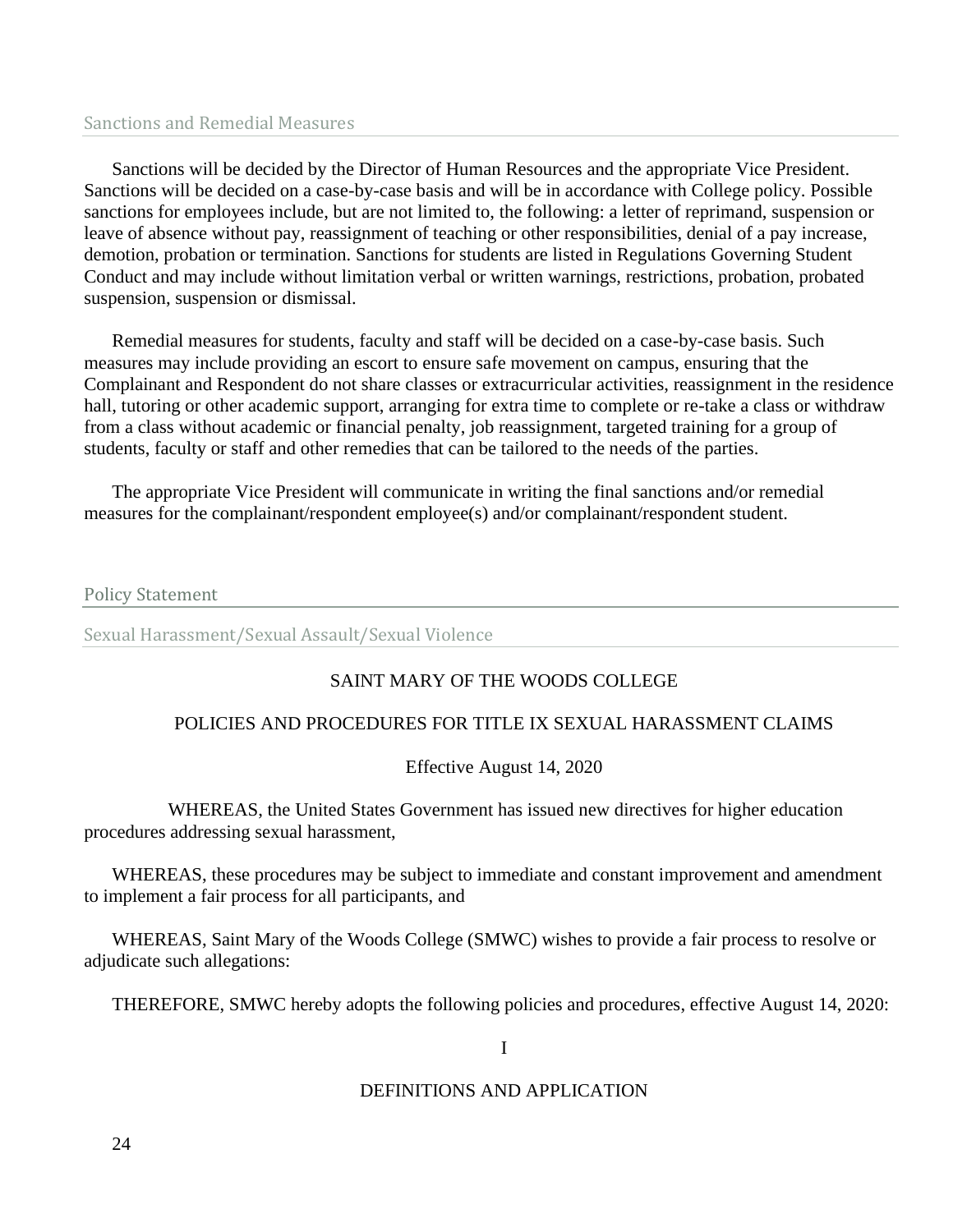Participants:

Participants must be separate individuals appointed and subject to removal and replacement by the SMWC President at any time, and include:

"Complainant":

An individual who is alleged to be the victim of conduct that could constitute sexual harassment.

"Respondent":

An individual who has been reported to be the perpetrator of conduct that could constitute sexual harassment.

"Advisor":

If during the grievance process a party does not have an advisor present at the live hearing, the school must provide, without fee or charge to that party, an advisor of the school's choice who may be, but is not required to be, an attorney.

"Title IX Coordinator(s)":

The employee(s) designated by SMWC to coordinate its efforts to comply with Title IX responsibilities.

"Investigator":

An individual who compiles evidence regarding the allegations.

"Decision Maker":

An individual who presides over the grievance process if a formal complaint is filed, and issues a written decision. The decision maker may also provide objective and unbiased advice to staff during the course of a Title IX complaint.

"Sexual harassment":

Sexual harassment is defined broadly to include any of three types of misconduct on the basis of sex, all of which jeopardize the equal access to education that Title IX is designed to protect. This includes any instance of quid pro quo harassment by a school's employee, any unwelcome conduct that a reasonable person would find so severe, pervasive, and objectively offensive that it denies a person equal educational access, and any instance of sexual assault (as defined in the [Clery Act\)](https://www.smwc.edu/offices-resources/student-consumer-information/college-policies/harassment-free-environment/title-ix-definitions/), dating violence, domestic violence, or stalking as defined in the [Violence Against Women Act \(VAWA\).](https://www.smwc.edu/offices-resources/student-consumer-information/college-policies/harassment-free-environment/title-ix-definitions/)

"Supportive measures":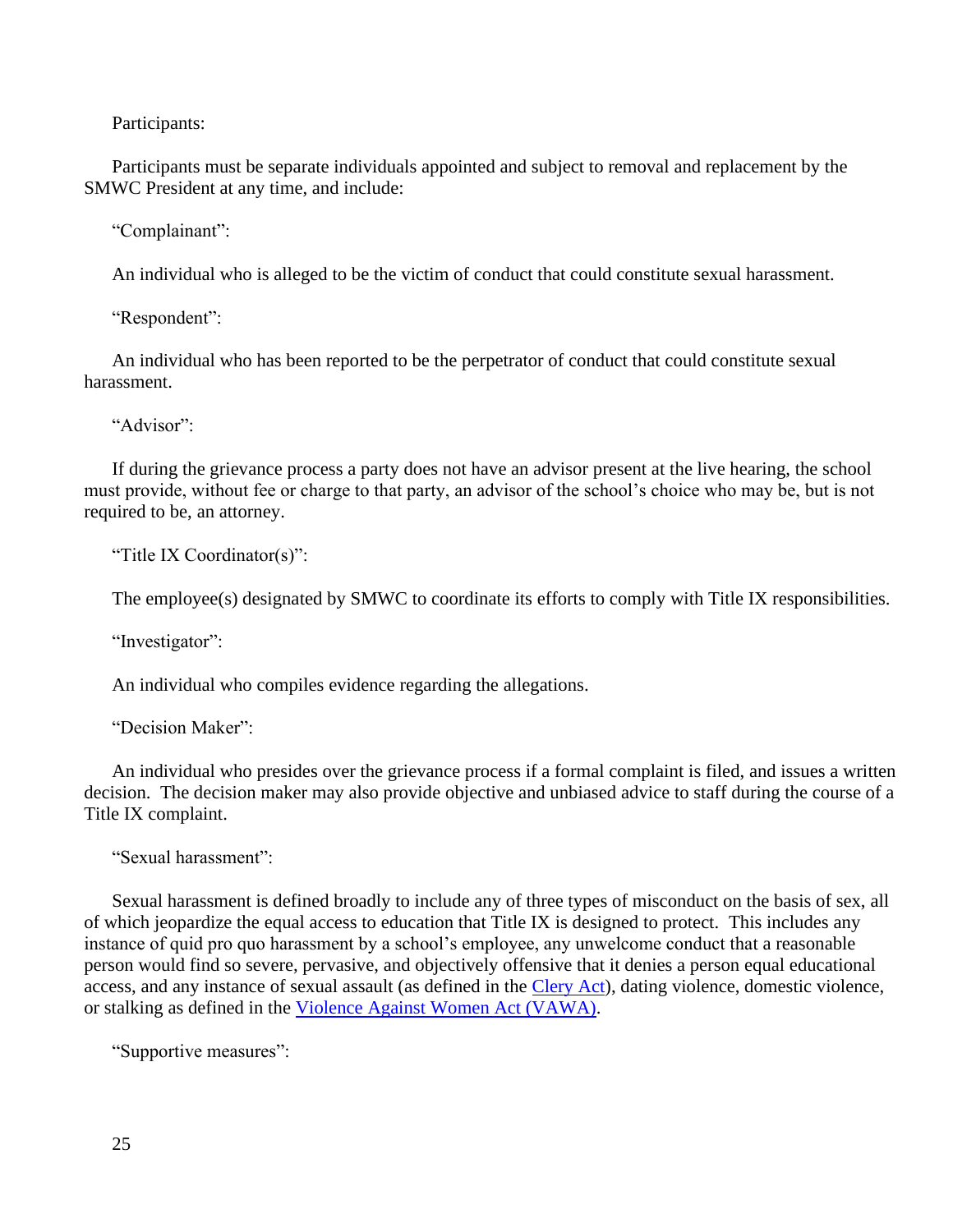These are individualized services reasonably available that are nonpunitive, non-disciplinary, and not unreasonably burdensome, and which are designed to ensure equal educational access, protect safety, or deter sexual harassment.

Application:

These procedures apply when sexual harassment against any person occurs in SMWC's education program or activity.

An education program or activity includes locations, events, or circumstances over which SMWC exercises substantial control over both the respondent and the context in which the sexual harassment occurred, and also includes any building owned or controlled by a student organization that is officially recognized by SMWC.

Application includes programs or activities that occur on-campus or off-campus.

These procedures may supplement previous SMWC policies and procedures, but to the extent the procedures herein contradict previous policies and procedures, these procedures control due to the recently promulgated directive from the United States Department of Education.

II

#### REPORTING AND RESPONSE

Any person may report sex discrimination, including sexual harassment (whether or not the person reporting is the person alleged to be the victim of conduct that could constitute sex discrimination or sexual harassment), in person, by mail, by telephone, or by e-mail, using the contact information listed for the Title IX Coordinator, or by any other means that results in the Title IX Coordinator receiving the person's verbal or written report. Such a report may be made at any time, including during non-business hours, by using the telephone number or e-mail address, or by mail to the office address, listed for the Title IX Coordinator.

SMWC will respond to all complaints promptly and in a manner that is not deliberately indifferent when viewed in the totality of the circumstances.

The Title IX Coordinator will promptly contact the complainant confidentially to discuss the availability of supportive measures, consider the complainant's wishes with respect to supportive measures, inform the complainant of the availability of supportive measures with or without the filing of a formal complaint, and explain to the complainant the process for filing a formal complaint.

SMWC will provide supportive measures (see definitions) to the complainant.

SMWC will keep confidential the identity of complainants, respondents, and witnesses, except as may be permitted by FERPA, as required by law, or as necessary to carry out a Title IX proceeding.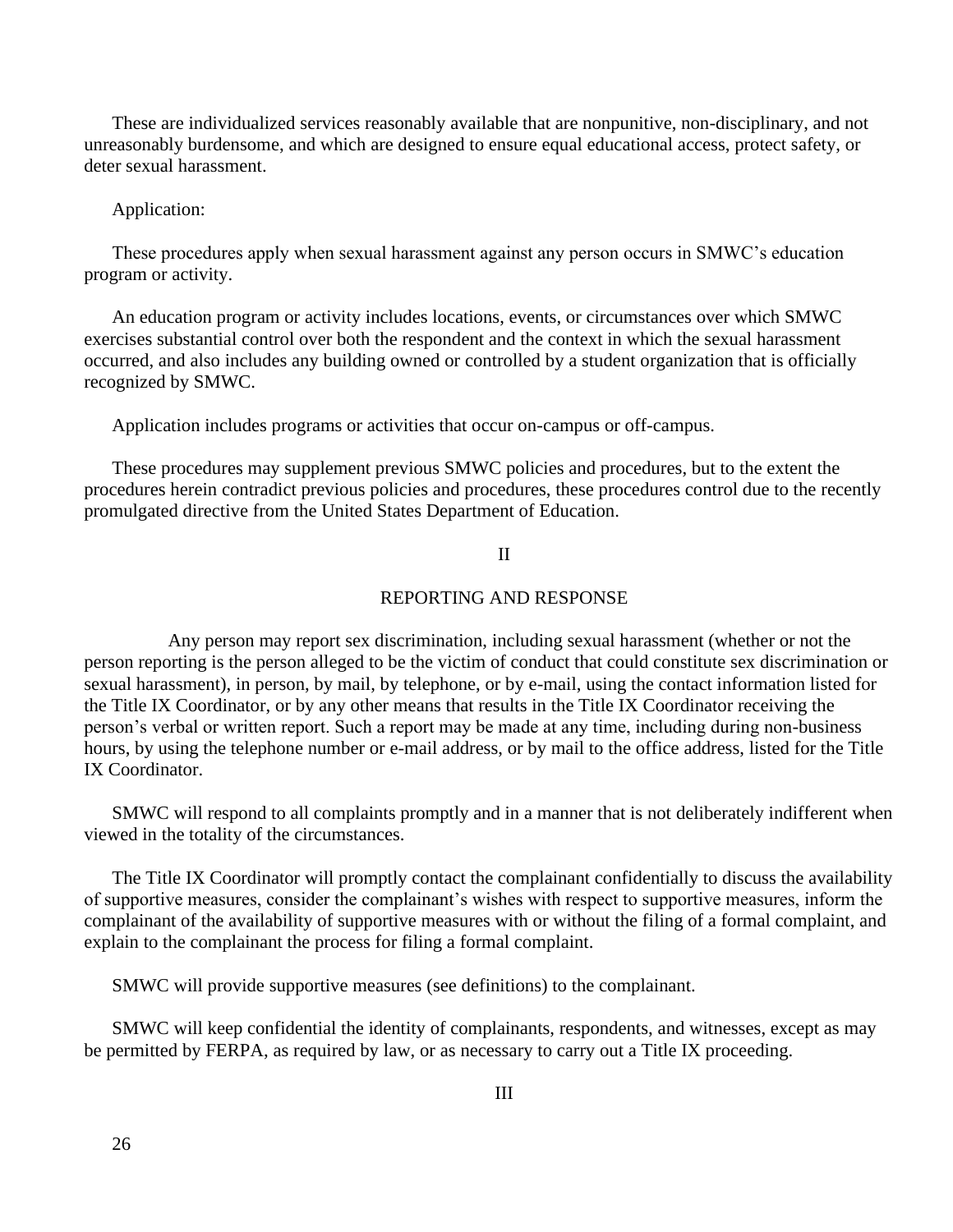# COMPLAINTS

## (Informal Resolution and Formal Complaint)

SMWC may, in its discretion, choose to offer and facilitate informal resolution options, such as mediation or restorative justice, so long as both parties give voluntary, informed, written consent to attempt informal resolution. Any person who facilitates an informal resolution must be well trained.

A "formal complaint" is a document filed by a complainant or signed by the Title IX Coordinator alleging sexual harassment against a respondent and requesting that the school investigate the allegation of sexual harassment. This written document must state the complainant was participating in or attempting to participate in the education program or activity of SMWC.

A formal complaint may be filed with the Title IX Coordinator in person, by mail, or by electronic mail.

The written complaint must include the complainant's physical or digital signature, which may be inferred from an email address or otherwise, or which otherwise indicates that the complainant is the person filing the formal complaint. The complaint must also include the complainant's telephone number and physical address, if available, in order for the Title IX Coordinator to respond.

Where the Title IX Coordinator signs a formal complaint, the Title IX Coordinator is not a complainant or a party during a grievance process, and must comply with requirements for Title IX personnel to be free from conflicts and bias.

## IV

#### INVESTIGATION

SMWC will investigate sexual harassment allegations in any formal complaint, which is filed by a complainant, or signed by a Title IX Coordinator.

Written notice to both parties (complainants and respondents) of the allegations upon receipt of a formal complaint shall be made by the Title IX Coordinator.

A complainant's wishes with respect to whether the school investigates will be respected unless the Title IX Coordinator determines that signing a formal complaint to initiate an investigation over the wishes of the complainant is not clearly unreasonable in light of the known circumstances.

If the allegations in a formal complaint do not meet the definition of sexual harassment in the Final Rule, or did not occur in the school's education program or activity against a person in the United States, SMWC is required by law to dismiss such allegations for purposes of Title IX, but SMWC may still address the allegations in any manner SMWC deems appropriate under SMWC's code of conduct and/or policies. This decision will be made by the Title IX Coordinator, Decision Maker, or SMWC President.

During the investigation and grievance process: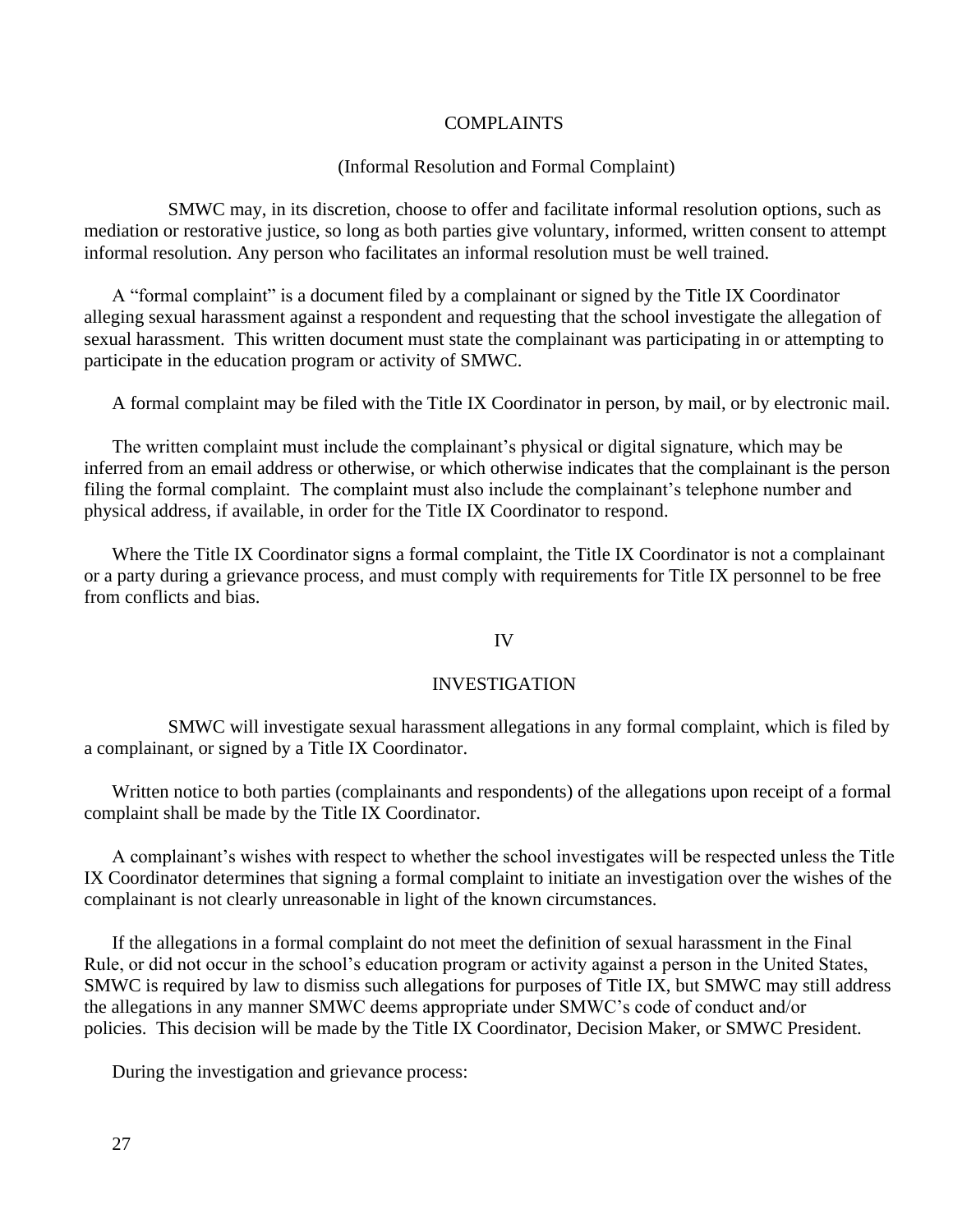– The burden of gathering evidence and burden of proof remains on SMWC, not on the parties.

– SMWC will provide equal opportunity for the parties to present fact and expert witnesses and other inculpatory and exculpatory evidence.

-SMWC will not restrict the ability of the parties to discuss the allegations or gather evidence (e.g., no "gag orders").

– Parties will have the same opportunity to select an advisor of the party's choice who may be, but need not be, an attorney.

– SMWC will send to the parties written notice of any investigative interviews, meetings, or hearings.

– SMWC will send the parties, and their advisors, evidence directly related to the allegations, in electronic format or hard copy, with at least 10 days for the parties to inspect, review, and respond to the evidence.

– SMWC will send the parties, and their advisors, an investigative report that fairly summarizes relevant evidence, in electronic format or hard copy, with at least 10 days for the parties to respond.

– SMWC may, in its discretion, consolidate formal complaints where the allegations arise out of the same facts.

– Parties' medical, psychological, and similar treatment records may not be accessed by SMWC unless SMWC receives written consent to do so.

## Dismissal

SMWC may, in its discretion, dismiss a formal complaint or allegations therein if the complainant informs the Title IX Coordinator in writing that the complainant desires to withdraw the formal complaint or allegations therein, if the respondent is no longer enrolled or employed by the school, or if specific circumstances prevent the school from gathering sufficient evidence to reach a determination.

SMWC will give the parties written notice of a dismissal (mandatory or discretionary) and the reasons for the dismissal.

V

## GRIEVANCE PROCESS

The grievance process shall be an objective evaluation of all relevant evidence, inculpatory and exculpatory, and avoid credibility determinations based on a person's status as a complainant, respondent, or witness.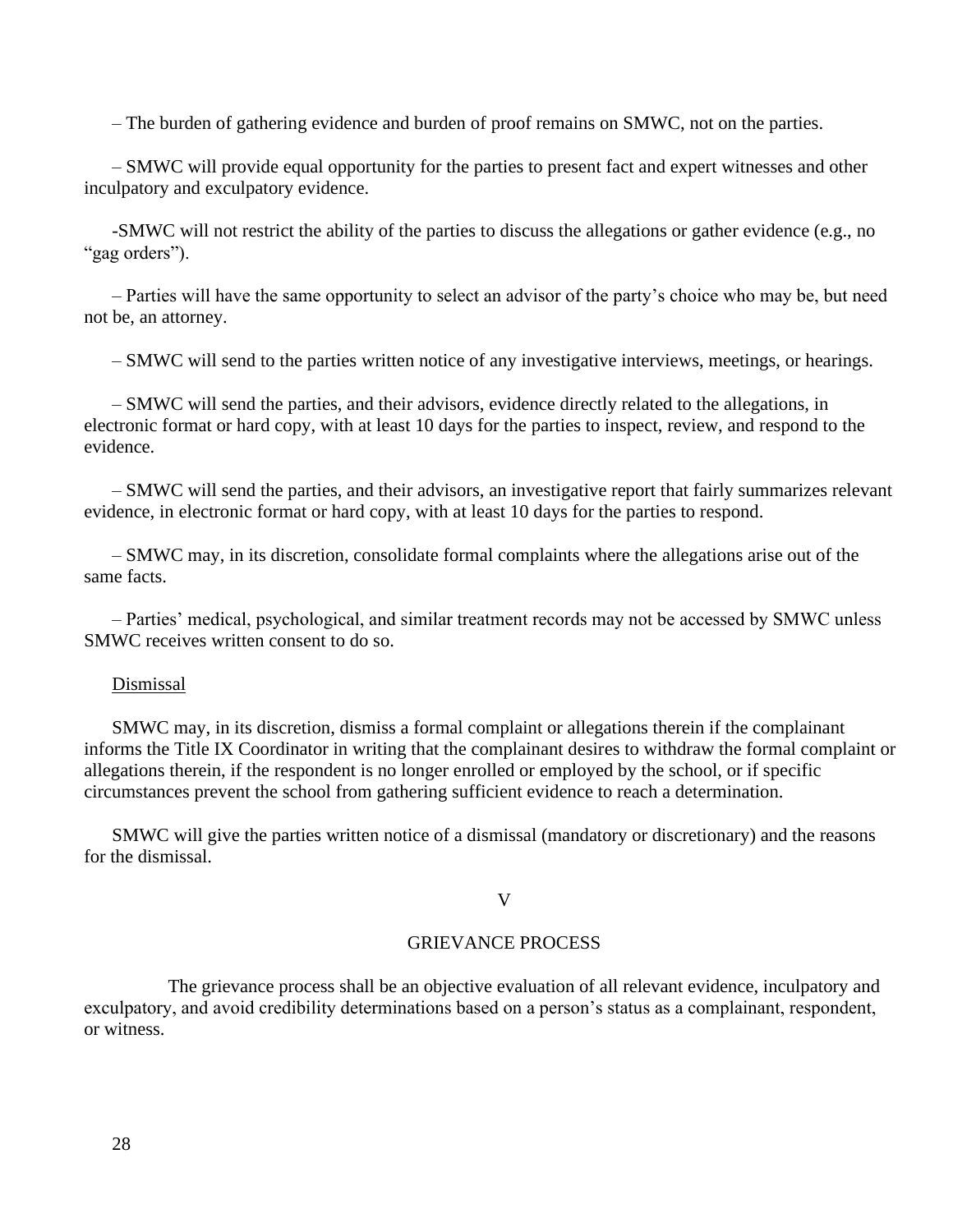All SMWC personnel participating in the grievance process, including the Title IX Coordinator, investigators, decision-maker, and/or people who facilitate any informal resolution process, will be free from conflicts of interest or bias for or against complainants or respondents.

Following American jurisprudence, there will be a presumption that the respondent is not responsible for the alleged conduct until a determination regarding responsibility is made at the conclusion of the grievance process.

The standard of proof required to support a finding of sexual harassment must be clear and convincing evidence.

The grievance process will operate in a reasonably prompt time frame towards, including appeals and informal resolutions, with allowance for short-term, good cause delays or extensions of the time frames.

Should the respondent be found to have violated this standard of proof, remedies and penalties shall include, but are not limited to: dismissal from SMWC, a written reprimand placed in the respondent's file, an oral reprimand, or other penalties imposed by the Decision Maker, all subject to appeal by the respondent to the SMWC President.

#### Hearings:

SMWC's grievance process will provide for a live hearing.

Informal and general rules of protocol and evidence may be followed, but only to provide a framework of procedure. At the live hearing, the decision-maker will permit each party's advisor to ask the other party and any witnesses all relevant questions and follow-up questions, including those challenging credibility.

Such cross-examination at the live hearing will be conducted directly, orally, and in real time by the party's advisor of choice and never by a party personally.

At the request of either party, the recipient must provide for the entire live hearing (including crossexamination) to occur with the parties located in separate rooms with technology enabling the parties to see and hear each other.

Only relevant cross-examination and other questions may be asked of a party or witness. Before a complainant, respondent, or witness answers a cross-examination or other question, the decision-maker must first determine whether the question is relevant and explain to the party's advisor asking crossexamination questions any decision to exclude a question as not relevant.

If a party does not have an advisor present at the live hearing, the school must provide, without fee or charge to that party, an advisor of the school's choice who may be, but is not required to be, an attorney to conduct cross-examination on behalf of that party.

If a party or witness does not submit to cross-examination at the live hearing, the decision-maker(s) must not rely on any statement of that party or witness in reaching a determination regarding responsibility; provided, however, that the decision-maker(s) cannot draw an inference about the determination regarding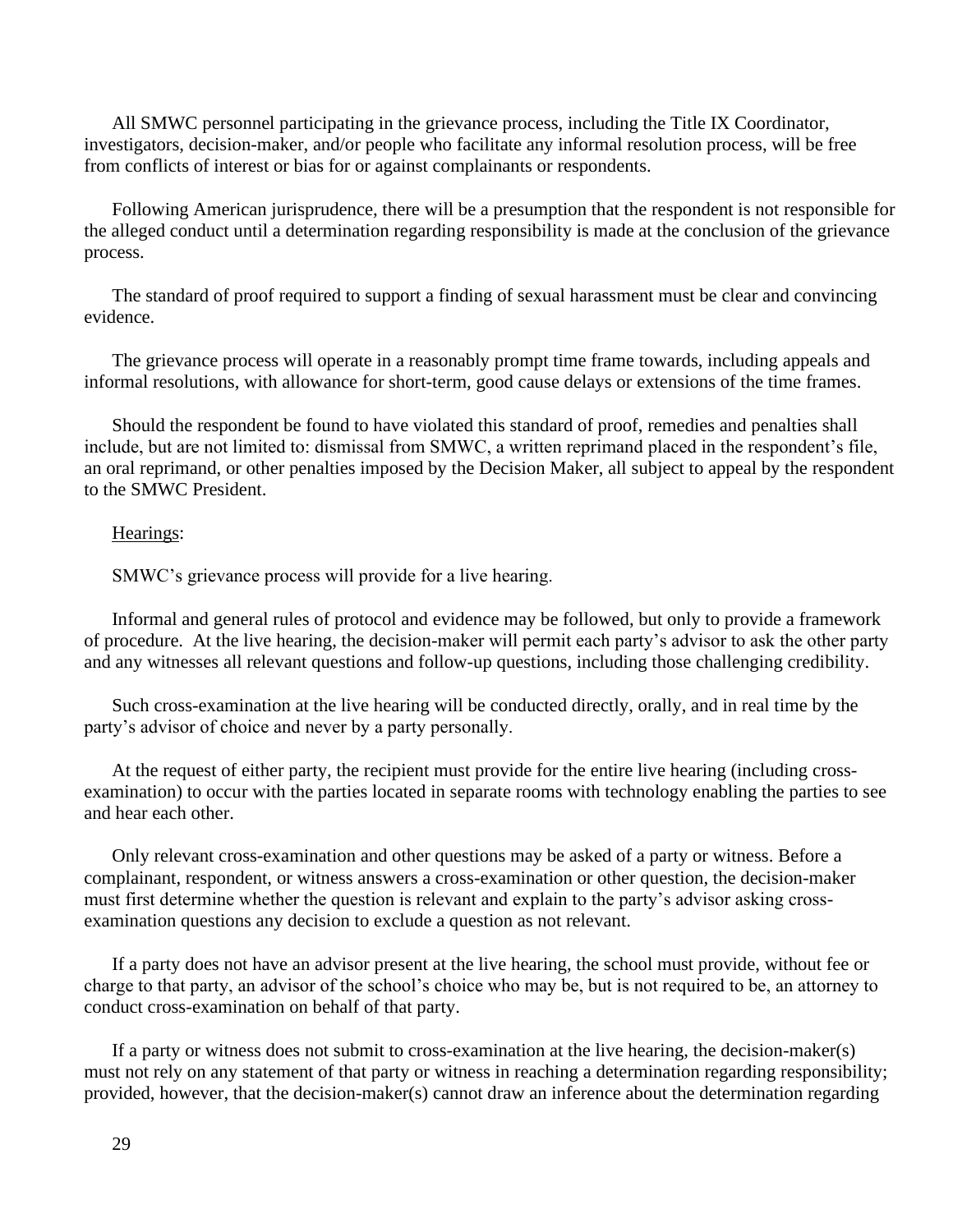responsibility based solely on a party's or witness's absence from the live hearing or refusal to answer cross-examination or other questions.

Live hearings may be conducted with all parties physically present in the same geographic location or, at the school's discretion, any or all parties, witnesses, and other participants may appear at the live hearing virtually.

SMWC will create an audio or audiovisual recording, or transcript, of any live hearing.

Furthermore, there shall be rape shield protections for complainants, deeming irrelevant questions and evidence about a complainant's prior sexual behavior unless offered to prove that someone other than the respondent committed the alleged misconduct or offered to prove consent.

#### Decision

The Decision Maker will issue a written determination regarding responsibility with findings of fact, conclusions about whether the alleged conduct occurred, rationale for the result as to each allegation, any disciplinary sanctions imposed on the respondent, and whether remedies will be provided to the complainant. – The written determination will be sent simultaneously to the parties along with information about how to file an appeal.

#### VI

## APPEALS

SMWC offers both parties an appeal from a determination regarding responsibility, and from a SMWC's dismissal of a formal complaint or any allegations therein, on the following bases: procedural irregularity that affected the outcome of the matter, newly discovered evidence that could affect the outcome of the matter, and/or evidence that Title IX personnel had a conflict of interest or bias that affected the outcome of the matter.

An appeal may be made to the President of SMWC, solely in writing, and within 30 days of the Decision Maker's decision. A party opposing an appeal shall be provided a copy of the other party's written appeal, and be permitted to file an opposing written document within 15 days. The President may make any finding, and in any manner, deemed to be appropriate under the circumstances. Parties shall not otherwise contact the President on appeal issues.

#### VII

#### AMENDMENT OF PROCEDURES

Amendments to these procedures may be made upon approval of SMWC President.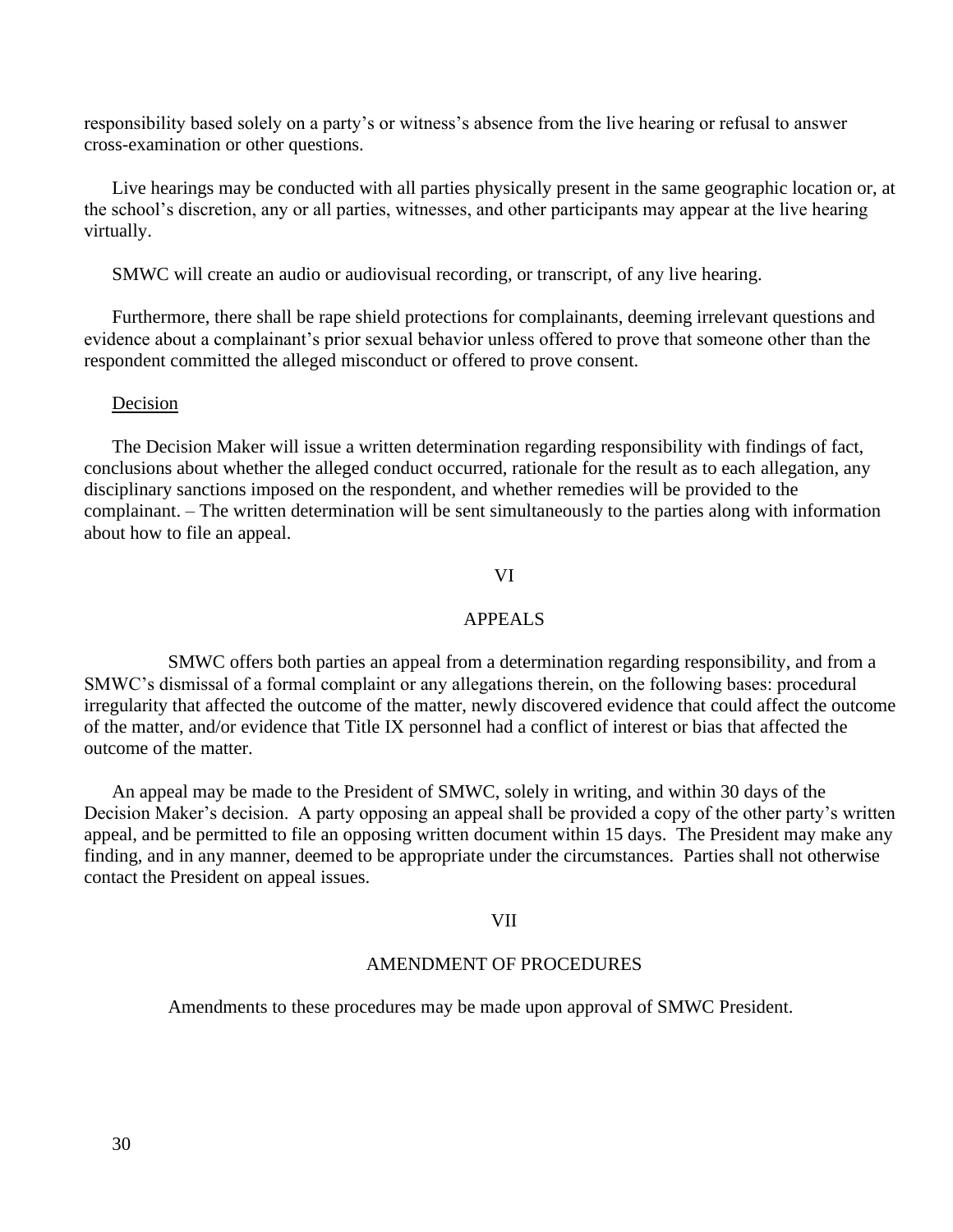#### Policy Statement

## Consensual Sexual or Romantic Relationships in the Workplace and Educational Setting

Saint Mary of the Woods College has a detailed policy regarding consensual sexual and romantic relationships between people in inherently unequal positions. If you are in such a relationship—or thinking about becoming involved in one—there are important risks, prohibitions and requirements that you should understand.

This policy highlights the risks in sexual or romantic relationships in the SMWC workplace or academic setting between individuals in inherently unequal positions; prohibits certain relationships between teachers and students; and requires recusal (from supervision and evaluation) and notification in other relationships.

There are special risks in any sexual or romantic relationship between individuals in inherently unequal positions, and parties in such a relationship assume those risks. In the College context, such positions include, but are not limited to, teacher and student, supervisor and employee, senior faculty and junior faculty, adviser and advisee, coach and athlete and individuals who supervise the day-to-day student living environment and their students.

Because of the potential for conflict of interest, exploitation, favoritism and bias, such relationships may undermine the real or perceived integrity of the supervision and evaluation provided. Further, these relationships are often less consensual than the individual whose position confers power or authority believes. In addition, circumstances may change, and conduct that was previously welcome may become unwelcome. Even when both parties have consented at the outset to a sexual or romantic involvement, this past consent does not remove grounds for a charge based upon subsequent unwelcome conduct.

Such relationships may also have unintended, adverse effects on the climate of an academic program or work unit, thereby impairing the learning or working environment for others – both during such a relationship and after any break-up. Relationships in which one party is in a position to evaluate the work or influence the career of the other may provide grounds for complaint by third parties when that relationship gives undue access or advantage, restricts opportunities or simply creates a perception of these problems.

**For all of these reasons, sexual or romantic relationships--whether regarded as consensual or otherwise--between individuals in inherently unequal positions should in general be avoided and in many circumstances are strictly prohibited by this policy.** Since these relationships can occur in multiple contexts on campus, this policy addresses certain contexts specifically. However, the policy covers all sexual and romantic relationships involving individuals in unequal positions, even if not addressed explicitly in what follows.

## With Students

At a college, the role of the teacher is multifaceted, including serving as intellectual guide, mentor, role model and advisor. This role is at the heart of the College's educational mission and its integrity must be maintained. The teacher's influence and authority can extend far beyond the classroom and into the future, affecting the academic progress and careers of our students.

Accordingly, the College expects teachers to maintain interactions with students free from influences that may interfere with the learning and personal development experiences to which students are entitled. In this context, teachers include those who are entrusted by SMWC to teach, supervise, mentor and coach students, including faculty and academic advisors.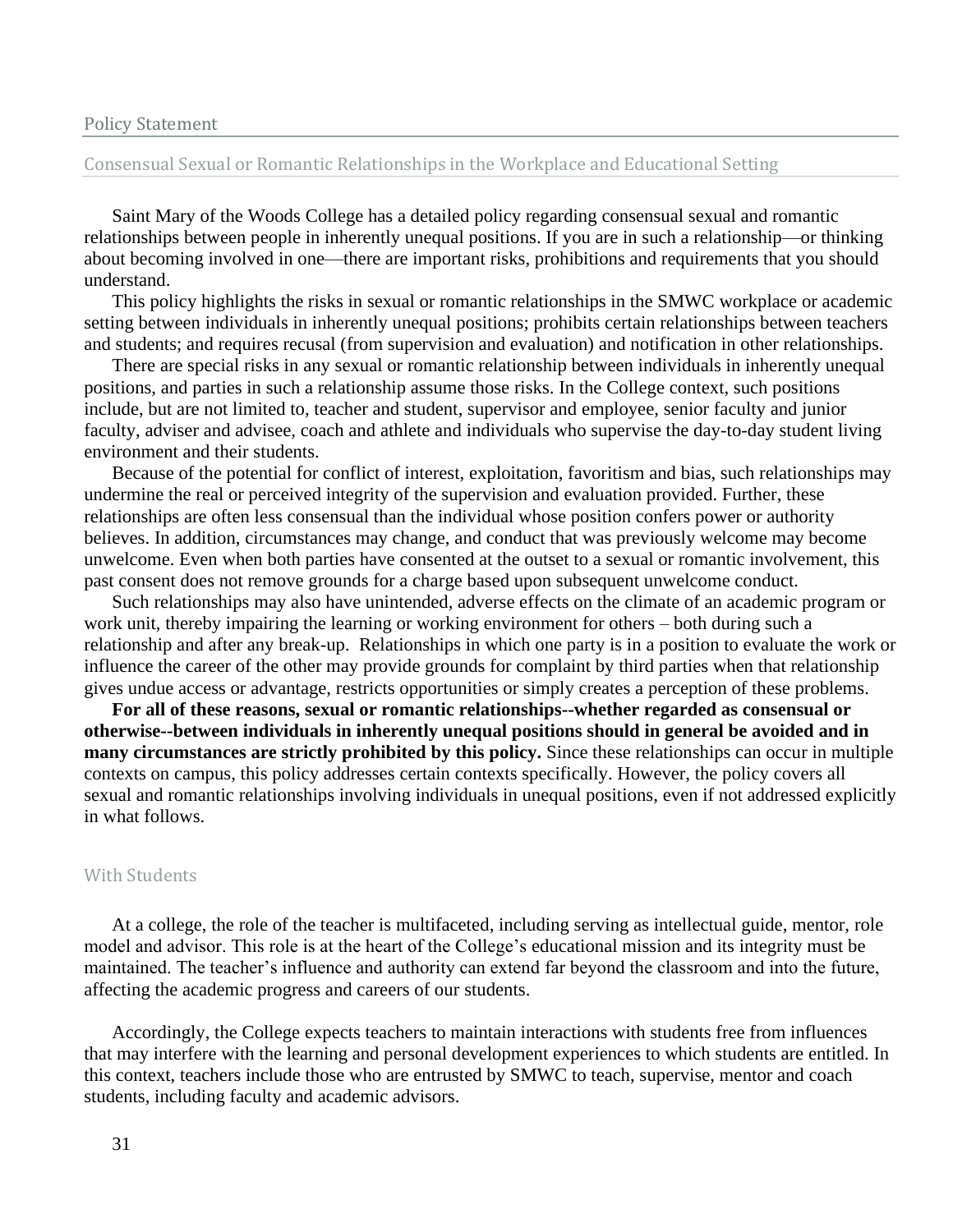As a general proposition, the College believes that a sexual or romantic relationship between a teacher and a student – even where consensual and whether or not the student is subject to supervision or evaluation by the teacher – is inconsistent with the proper role of the teacher. Not only can these relationships harm the educational environment for the individual student involved, they also undermine the educational environment for other students. Furthermore, such relationships may expose the teacher to charges of misconduct and create a potential liability, not only for the teacher, but also for the College if it is determined that laws against sexual harassment or discrimination have been violated.

Consequently, the College has established the following parameters regarding sexual or romantic relationships with SMWC students:

## *First***, sexual, or romantic relationships between teachers and undergraduate students are prohibited** – regardless of current or future academic or supervisory responsibilities for that student.

*Second*, **whenever a teacher has had, or in the future might reasonably be expected to have, academic responsibility over any student, such relationships are prohibited**. This includes, for example, any faculty member who teaches in a graduate program. Conversely, no teacher shall exercise academic responsibility over a student with whom he or she has previously had a sexual or romantic relationship. "Academic responsibility" includes (but is not limited to) teaching, grading, mentoring, advising on or evaluating research or other academic activity, participating in decisions regarding funding or other resources, clinical supervision, and recommending for admissions, employment, fellowships, or awards. In this context, students include graduate and professional school students.

*Third*, certain staff roles (including deans and senior administrators, coaches, supervisors of student employees, student life staff, as well as others who mentor, advise or have authority over students) also have broad influence on or authority over students and their experience at SMWC. For this reason, **sexual or romantic relationships between such staff members and undergraduate students are prohibited**. Similarly, relationships between staff members and other students over whom the staff member has had or is likely in the future to have such influence or authority are prohibited.

When a preexisting sexual or romantic relationship between a College employee and a student is prohibited by this policy – or if a relationship not previously prohibited becomes prohibited due to a change in circumstances – the employee must both **recuse** himself or herself from any supervisory or academic responsibility over the student, and **notify** his or her supervisor, department chair or administrator about the situation so that adequate alternative supervisory or evaluative arrangements can be put in place. Failure to disclose the relationship in a timely fashion will itself be considered a violation of policy.

#### In Other Contexts

Consensual sexual or romantic relationships between adult employees (including faculty) are not in general prohibited by this policy. However, relationships between employees in which one has direct or indirect authority over the other are always potentially problematic. This includes not only relationships between supervisors and their staff, but also between senior faculty and junior faculty, faculty and both academic and non-academic staff, and so forth.

Where such a relationship develops, the person in the position of greater authority or power must **recuse** him/herself to ensure that he/she does not exercise any supervisory or evaluative function over the other person in the relationship. Where such recusal is required, the recusing party must also **notify** his/her